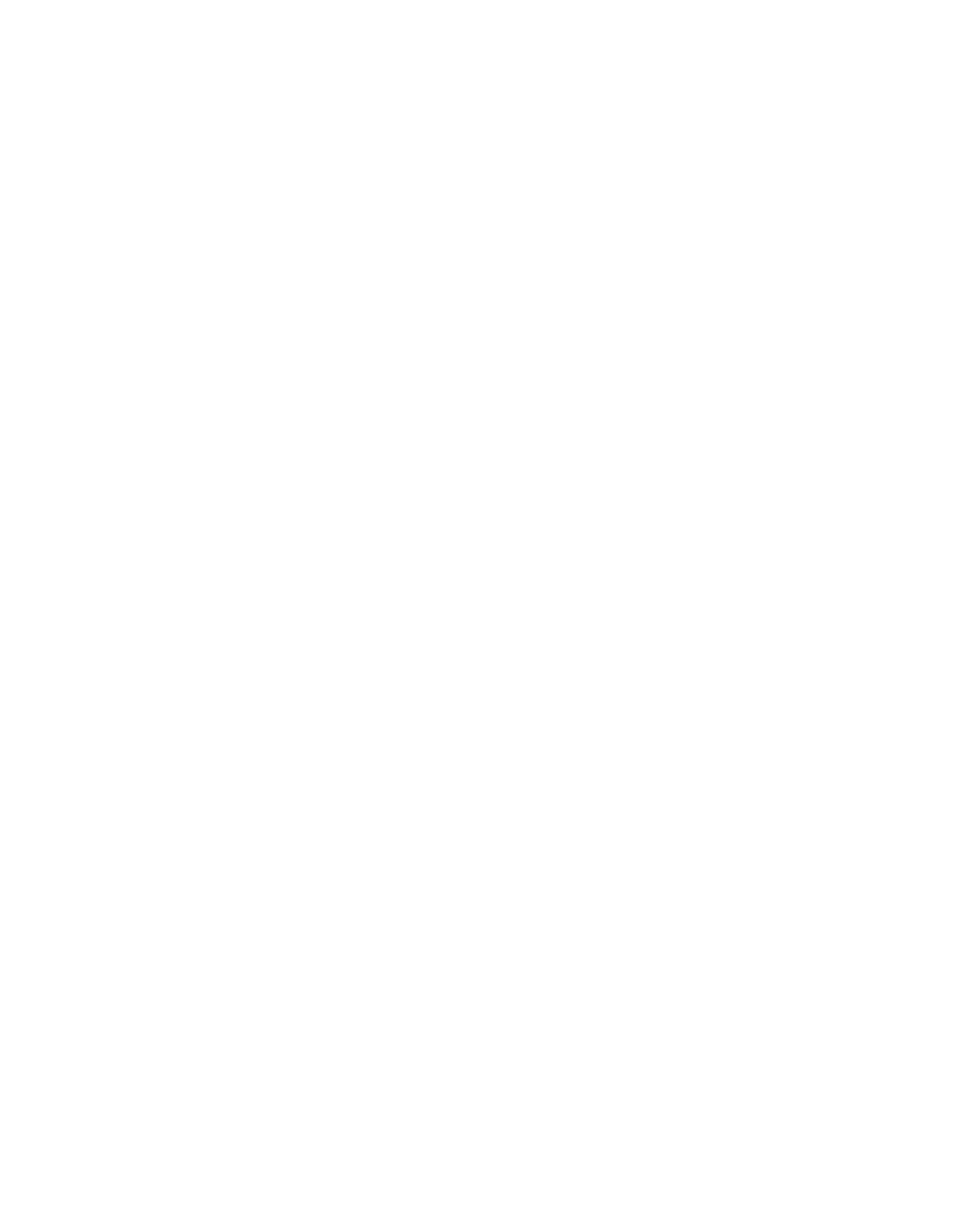# **The world's oldest fiscal watchdog: CPB's analyses foster consensus on economic policy<sup>1</sup>**

Frits  $Bos^2$  and Coen Teulings<sup>3</sup>

#### **Abstract**

The sovereign debt problems in European countries have increased the interest in fiscal watchdogs. This paper discusses the world"s oldest fiscal watchdog, CPB Netherlands Bureau for Economic Policy Analysis (CPB). CPB was founded directly after World War II. It has built a reputation of independence and quality, while it has also achieved a solid position in Dutch policy making. CPB provides (i) the macroeconomic forecast underlying the annual budget, (ii) a midterm review of the state of public finance at the start of each election cycle, (iii) cost-benefit analyses of all kind of policy proposals (from education to physical infrastructure), and (iv) an assessment of the economic impact of the platforms of political parties before the election.

Four lessons can be drawn from 65 years of Dutch experience. Firstly, a reputation of quality and independence is crucial for the success of a watchdog. Building such a reputation takes time. Secondly, the scope of activities should not be limited to fiscal policy only. The broad scope of CPB"s analyses has contributed to shared public understanding of relevant trade-offs and policy options. Thirdly, the effectiveness of CPB depends crucially on a clear demarcation of the distinctive roles of CPB and political parties. Welfare theory provides little guidance in drawing this demarcation line. Fourthly, being part of the government has the advantage of getting inside information and being effective in the daily policy making process, but the disadvantage that the actual or perceived independence is more difficult to maintain.

JEL codes: A11, E62, H6, N4.

<u>.</u>

Key words: Independent fiscal institutions, National fiscal councils, Fiscal policy, CPB, Tinbergen, History of economic policy in the Netherlands.

 $<sup>1</sup>$  This paper will be published in G. Kopits (ed.), 2012, Restoring Public Debt Sustainability: the Role of Independent Fiscal</sup> Institutions, Oxford University Press. The authors would like to thank George Gelauff, Edwin van der Haar, Albert Jolink and Wim Suyker for comments on an earlier draft.

<sup>&</sup>lt;sup>2</sup> CPB Netherlands Bureau for Economic Policy Analysis, email: F. Bos@cpb.nl.

<sup>&</sup>lt;sup>3</sup> CPB Netherlands Bureau for Economic Policy Analysis and University of Amsterdam, email: C.N.Teulings@cpb.nl.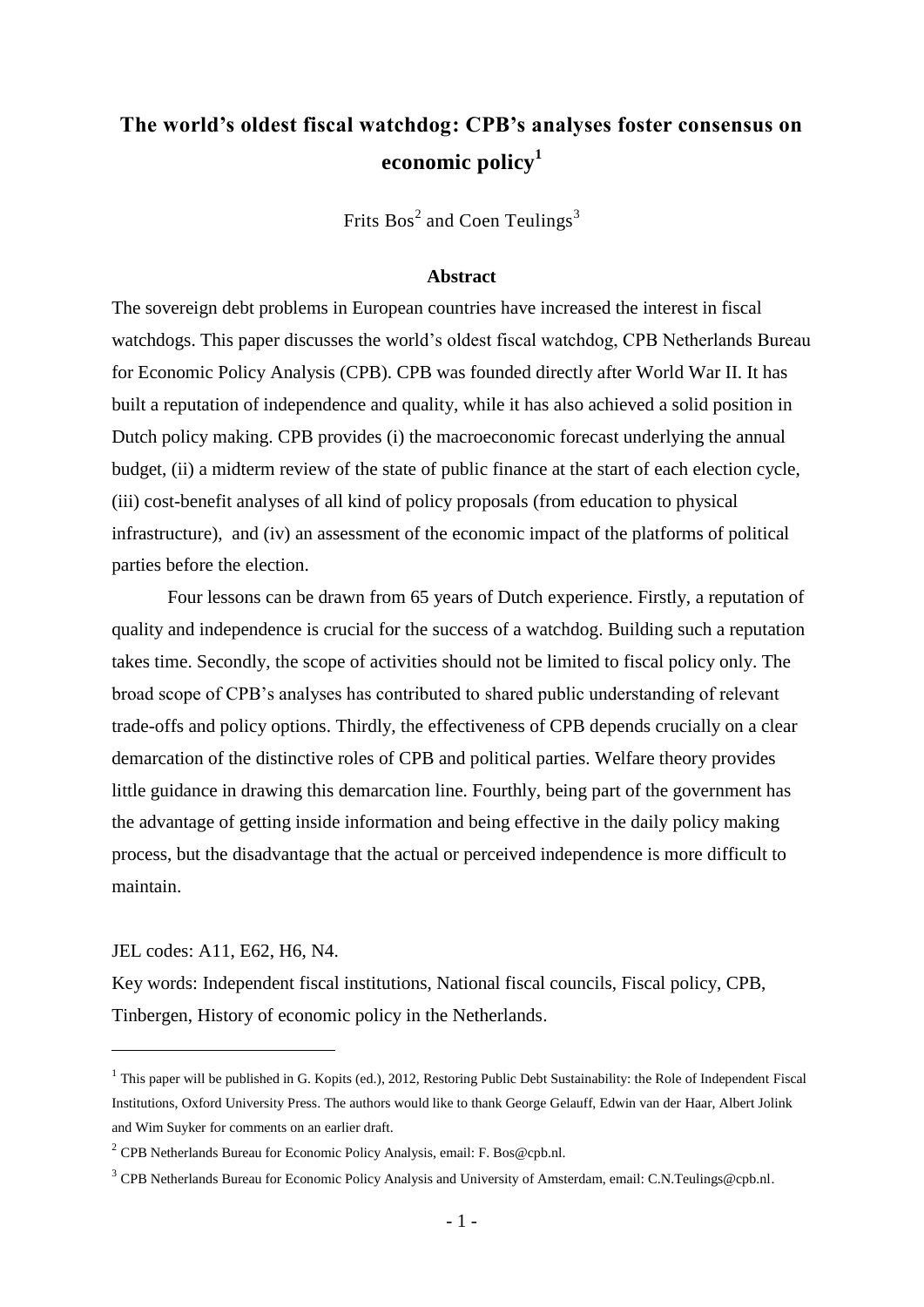### 1. Introduction

<u>.</u>

The sovereign debt problems in European countries have increased the interest in fiscal watchdogs. This paper discusses the world"s oldest fiscal watchdog, CPB Netherlands Bureau for Economic Policy Analysis (CPB). In 2010, CPB celebrated its 65th anniversary. In the course of its lifetime, CPB has obtained a strong position in Dutch society. It is a widely trusted source of economic analyses on sensitive issues like the short run macro-economic forecast, the mid and long term prospects for public finance, cost-benefit analyses of all kind of policy proposals (running from tax policy to social security and from education to physical infrastructure). CPB"s reputation is such that prior to a general election, political parties ask CPB to give an assessment of the economic consequences of their election platforms. Though participation in this assessment is voluntary, all major parties participated. CPB plays therefore a central role in the Dutch debate on economic policy.<sup>4</sup> The Dutch institutional set up for economic policy with a prominent role for CPB has widely been reviewed as a success, see IMF (2006) and OECD (2010).

How has this success been achieved? This paper investigates the major ingredients of this success. The structure of this paper is as follows. Section 2 describes the history of CPB. Section 3 discusses the institutional framework for budgetary policy in the Netherlands, both for the preparation of the annual budget and for the four-year election cycle. Section 4 discusses the formal arrangements and established practices to ensure CPB"s independence, quality and relevance. Section 5 concludes.

<sup>&</sup>lt;sup>4</sup> Debrun et al. (2012) try to measure the impact of CPB on Dutch fiscal policy. Using monthly media information, they show that CPB is successful in drawing attention in the media, in particular in times of budgetary interest, e.g. when the fiscal outturn is significantly worse than the budgetary forecast or when the budget forecast is exceeding the budget ceiling.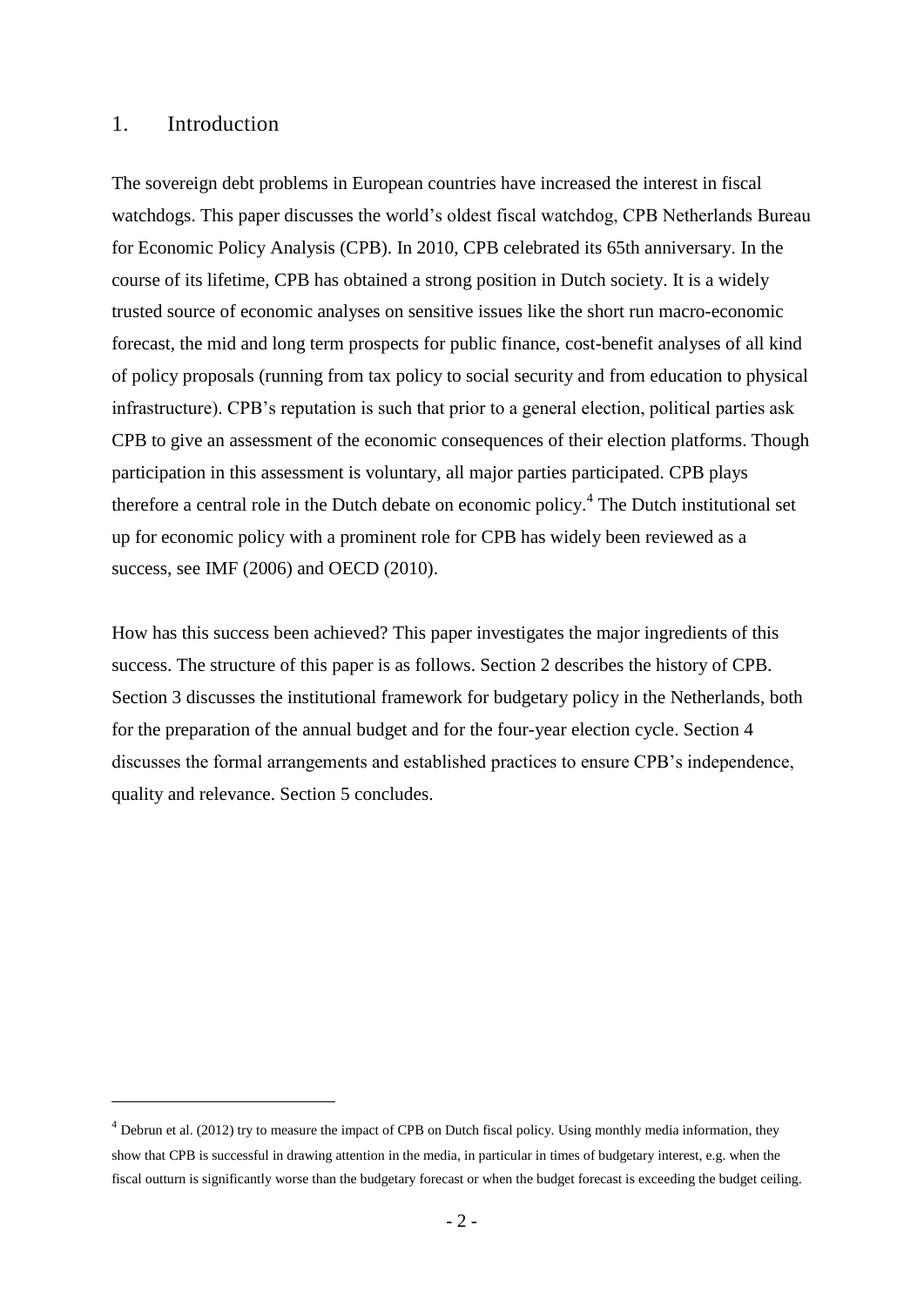# 2. History<sup>5</sup>

CPB started operations in 1945, shortly after World War II. It was formally instituted under the name of "*Centraal Planbureau*" (*Central Planning Bureau*) by the *Law of April 21, 1947, containing the preparation of the assessment of a Central Economic Plan*. "Centraal Planbureau' is somewhat of a misnomer, actually. CPB never did any planning in the sense of issuing administrative guidelines for managing the Dutch economy. <sup>6</sup> Right from the start the Bureau emphasised macroeconomic assessment and forecasting, and the annual *Central Economic Plan* has never contained any guidelines. But the name *Centraal Planbureau* is so engrained in the Netherlands that it would not pay to change it. Internationally, however, CPB presents itself as *CPB Netherlands Bureau for Economic Policy Analysis.* CPB benefited from the broad reputation of Jan Tinbergen, who served as its first director. Tinbergen is one of the founding fathers of econometrics for which he received the first

Nobel Prize in Economics. The outstanding qualities of Jan Tinbergen both as an economist, as a political advisor, and as a moral authority contributed to the appreciation of CPB work. However, even then it took time for CPB to become embedded in the official decisionmaking process and to build a reputation outside the political arena<sup>7</sup>.

The first major contribution of CPB in Dutch fiscal policy was the government budget of 1946, which was accompanied by estimates on the national economy by  $CPB<sup>8</sup>$ . In this way, the Ministry of Finance"s estimates of public revenues and expenditures became linked to the CPB-estimates of the national economy. As a consequence, the Ministry of Finance had no longer a say on the forecast of economic growth, unemployment, inflation and wage rates, limiting the Ministry"s ability for political manipulation. It served the Ministry by enhancing the credibility of the forecasts in negotiations with the spending departments. Furthermore, as part of its macro-economic forecasts and analyses, CPB started to provide a regular macroeconomic perspective on public finance; this covered not only the State Budget and its consequences, but also the budget of local government and social security funds.

<sup>5</sup> On the history of CPB, see Boogaard (1998), Don and Verbruggen (2006), Passenier (1994) and Van Zanden (2010). On the history of the Dutch fiscal framework, see Bos (2008b).

<sup>&</sup>lt;sup>6</sup> Unlike the emergency government Schermerhorn-Drees appointed by the Queen, the first elected Dutch government after the Second World War did not want any strong planning and was clear about willing to reduce the role of government.

<sup>7</sup> Passenier (1994), section 3.4.

<sup>8</sup> Bos (2006) and Bos (2008a).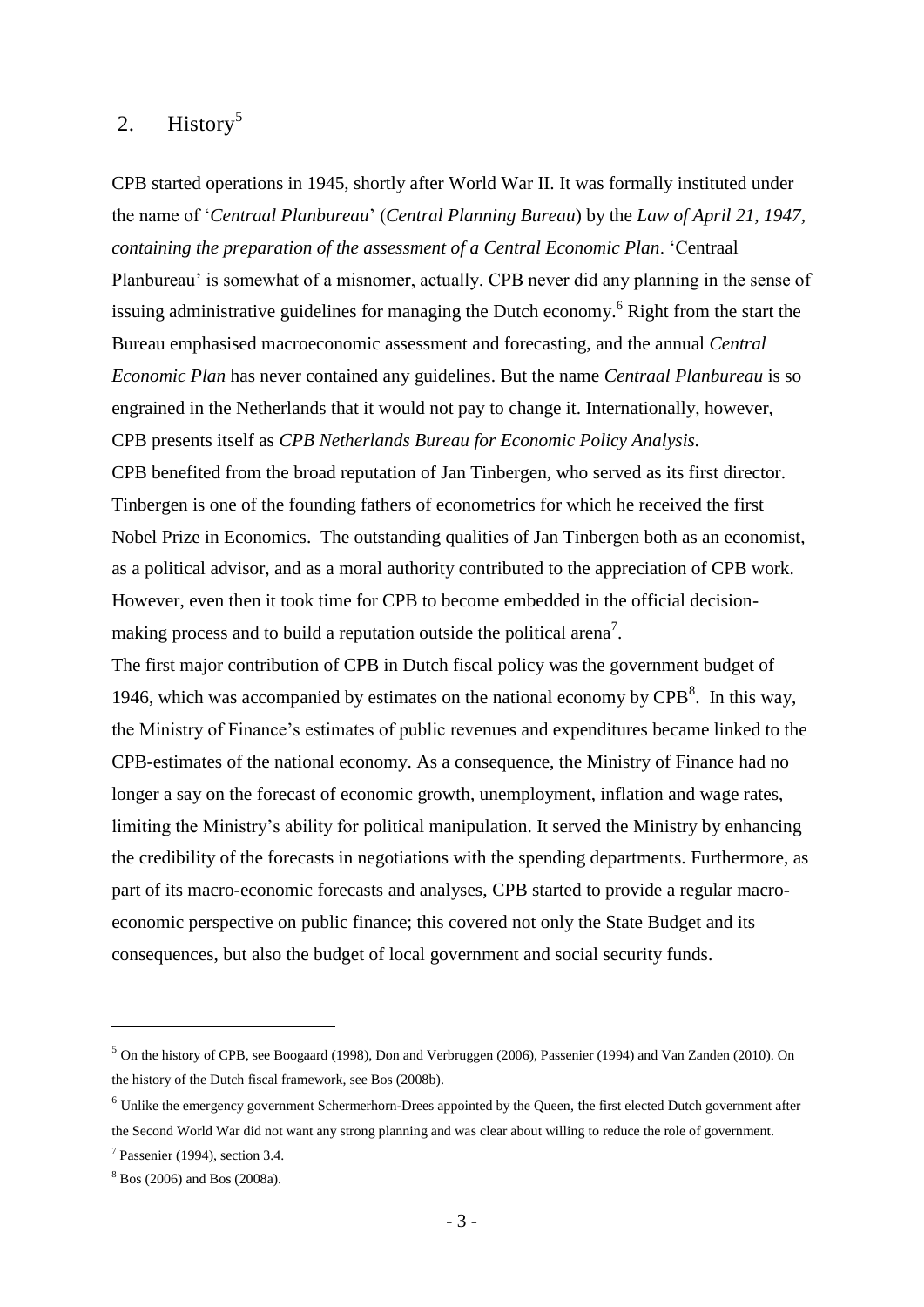CPB"s influence in Dutch political decision-making really took off with the creation of the Socio-Economic Council (SER) in  $1950^9$ . This council consists of representatives from employers' organisations, trade unions and independent experts. The SER's function is to advise the Dutch government on social and economic policy. The director of the CPB is member of the SER and CPB provides technical support for some reports by the SER.

| Table 2.1 | Major events in the evolution of CPB and Dutch fiscal policy |
|-----------|--------------------------------------------------------------|
|-----------|--------------------------------------------------------------|

| 1945 | Start of CPB with Tinbergen as its first director. Pre-war ideas of social planning gradually evolve into |
|------|-----------------------------------------------------------------------------------------------------------|
|      | forecasts and analysis about objectives and tools.                                                        |
| 1946 | Central government budget based on CPB's estimates of the national economy and CPB starts to              |
|      | provide a regular macro-economic perspective on Dutch public finance                                      |
| 1950 | <b>Start of Socio-Economic Council</b>                                                                    |
| 1953 | First CPB-macro model for analysing and forecasting the Dutch economy                                     |
| 1961 | In September each year, simultaneously with the Government Budget, a Macro Economic Outlook on            |
|      | the Dutch economy is published, including estimates of Dutch public finance                               |
| 1971 | First advisory group on fiscal policy; CPB is one of the participants                                     |
| 1975 | Supply side included in macro-model (clay clay vintage-production function), which substantially          |
|      | changed policy recommendations                                                                            |
| 1986 | First analysis of the economic consequences of the election platforms of political parties                |
| 1992 | First applied general equilibrium model for the labour market (MIMIC)                                     |
| 1992 | First long term scenario analysis stressing the role of institutions (Scanning the future)                |
| 1993 | Start of first major study on economic institutions: a comparison of economic institutions in Germany     |
|      | and the Netherlands                                                                                       |
| 1994 | Cost-benefit analysis of railway freight track to Germany (Betuwelijn)                                    |
| 1998 | First analysis of sustainable public finance (generational accounts)                                      |
| 2000 | National guidelines by CPB on cost-benefit analysis                                                       |

CPB"s first macro model became operational in 1953. It served as a basis for forecasting and policy advice for most of the 1950s. This was path-breaking, as modelling was viewed as a merely academic exercise at the time. The model was used to draft a table with the expected consequences of particular policies. The table enabled decision-makers to choose their favourite policy menu. This table reflected Tinbergen's view on planning: policy makers should define the targets of government policy while the optimal mix of instruments for achieving these targets should be picked on the basis of an economic model.<sup>10</sup>

-

<sup>&</sup>lt;sup>9</sup> See Passenier (1994).

<sup>&</sup>lt;sup>10</sup> See Tinbergen (1956) for an elaboration of these ideas.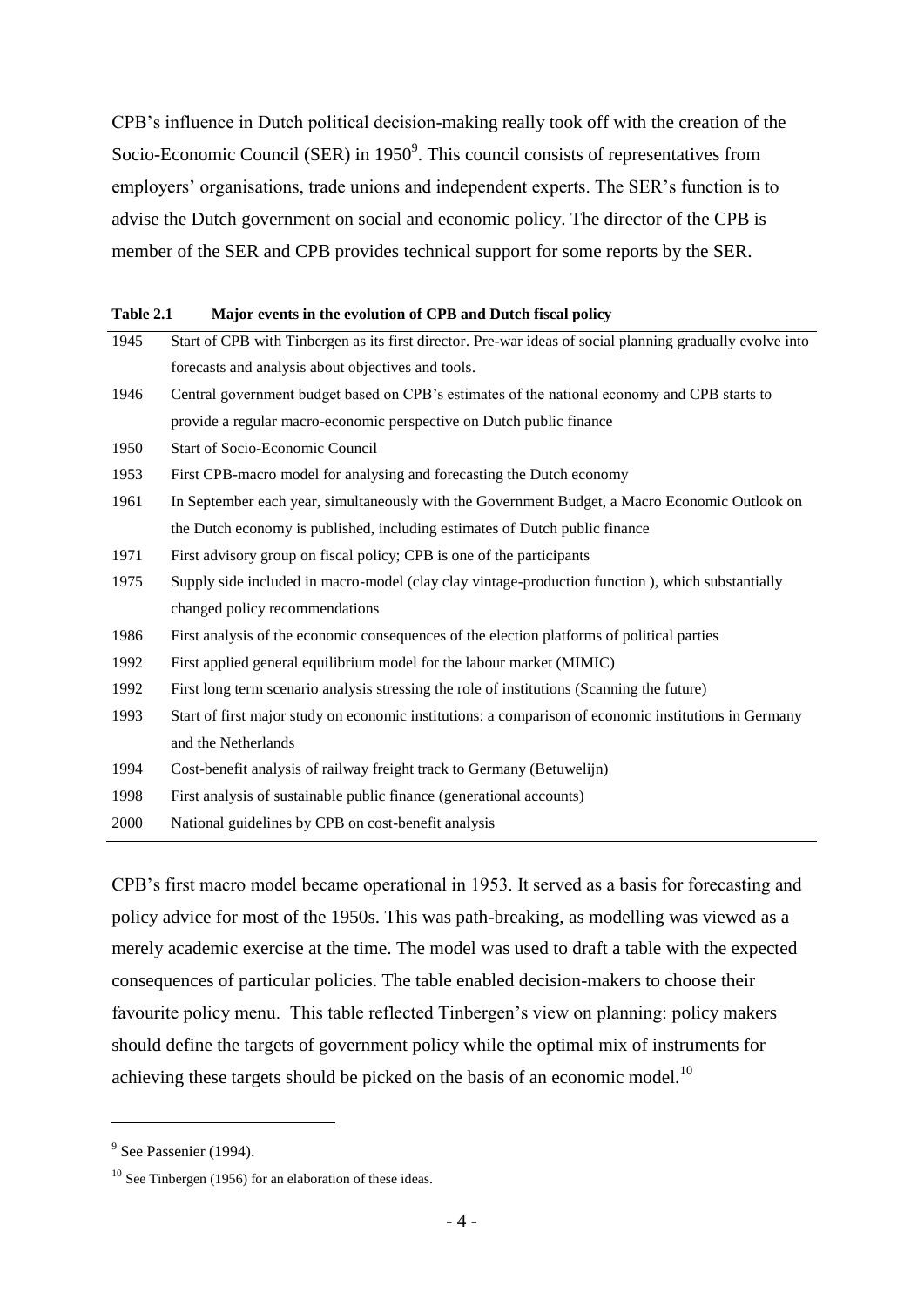The trend based government deficit norm was introduced in  $1961$ .<sup>11</sup> A major purpose was to provide a multi-annual benchmark for the budget deficit, thereby providing a defence against the claims from politicians and lobby-groups on the budget. This worked reasonably well, till the early 1970s, when both the economy and public finances started to deteriorate. The pressure to circumvent budgetary rules increased drastically. In 1971, the first advisory group on fiscal policy ("Studiegroep Begrotingsruimte") was therefore asked to provide stricter rules. Since then, this committee has reconvened before every general election to provide such an advice for the next government, as will discussed in Section 3.

After the first oil crisis in 1974, the Dutch economy entered a stage of stagflation with simultaneously high inflation and high unemployment. The average annual growth rate of GDP declined from 5% to 2%. As a consequence, the small government budget surplus was succeeded by a deficit of 3% in 1975. The economy suffered from the "Dutch disease": the availability of large natural gas resources raised disposable income and drew labour supply towards the domestic sector for the provision of non-tradables. The export sector lost competitiveness. Moreover, the natural gas resources were spent to finance among others a large disability insurance scheme, which drew away almost a million workers from labour supply. CPB provided an analysis of the stagnation of the Dutch economy, by pointing to excessive increase in labour cost, which eroded the competitiveness of the Dutch economy. The policy recommendation to reduce wage growth was illustrated by a new macro model, the VINTAF model (Hartog and Tjan, 1976). Previous CPB models were Keynesian models which stressed the importance of the demand side of the economy. In the VINTAF model, the negative effects of high wage rates on production capacity were made explicit. The VINTAF model and its policy recommendations were subject to heated debates among Dutch economists and politicians. Gradually, CPB"s ideas became broadly accepted. The pleas by CPB for lower wage growth became effective in the early 1980s.

In 1986, CPB started the evaluation of election platforms. Following a request from the three major political parties, CPB analyzed the economic consequences of their election platforms. To what extent would these proposals help to increase economic growth and improve public finance? And what would be the consequences for unemployment and the disposable income of various groups of households? CPB prepared for each party a separate paper. These three papers were published jointly after the election. Since then, both the scope of the analysis and

 $11$  See Bos (2008a).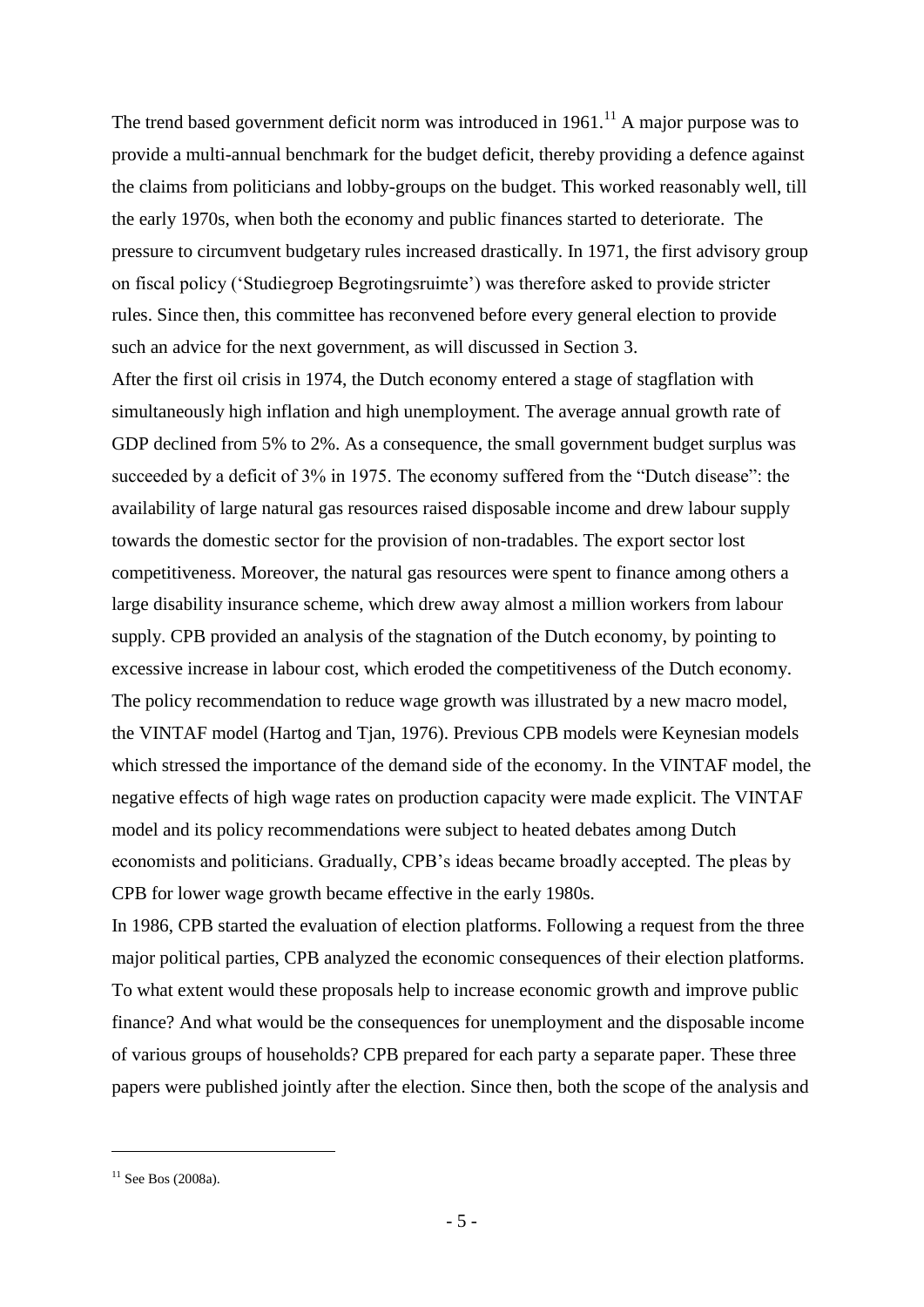its impact on the popular debate has been increased. Section 3 provides a detailed description of the current state of the evaluation of election platforms.

In the second half of the 1980s, the supply-side effects of the high (marginal) tax rates and social security contribution and of the generous unemployment benefits drew more attention in the policy debate, following previous analyses supply side economists, mainly from the US. The adversary effects of high tax wedges were also a main issue in the policy advices of the OECD during this period. However, CPB"s macro-model largely neglected these supplyside effects. CPB invested heavily in closing the gap. It took five years to build an applied general equilibrium model for the labour market  $(MIMIC)^{12}$ . Again, CPB's new ideas on the importance of financial incentives for labour supply lead initially to an extensive discussion among economists and politicians. Gradually, these ideas became broadly accepted. Also parties on the left, for which the disincentive effects of taxes and unemployment benefits on labour supply are traditionally hard to accepted, got convinced by the mechanisms embedded in MIMIC. From 1992 onwards, MIMIC has been used frequently for policy analysis. The model also played an important role in the evaluation of election platforms. Donders and Graafland (2000) claim that the success of MIMIC in the Dutch policy debate is due to its ability to reproduce many intuitions of policy makers about the impact of taxes and social security on the economy in a systematic and scientific way.

The CPB started developing long-term scenarios already in 1950. The first scenarios stressed the uncertainties involved in macro-economic forecasting and the need for policy and the economy to be flexible in view of such uncertainties. The importance of institutions and different views on the economy and the role of government were explicitly acknowledged for the first time in the long-term scenarios of 1992. The study "Scanning the Future" (CPB, 1992a) presented four long-term scenarios for the world economy, based on a SWOTanalysis. Three competing perspectives on long term economic growth were distinguished: an equilibrium perspective based on neo-classical growth theory, a Keynesian coordination perspective with an important role for the government and a free market perspective with uncertainty and imperfect information and a major role for entrepreneurship. The study "The Netherlands in triple" (CPB, 1992b) elaborated these scenarios for the Dutch economy. This analysis was a synthesis of CPB"s traditional quantitative modelling approach and qualitative analysis. It provided a framework for strategic policy decision-making by identifying crucial

<sup>&</sup>lt;sup>12</sup> See Gelauff and Graafland (1994) and Graafland et al. (2001).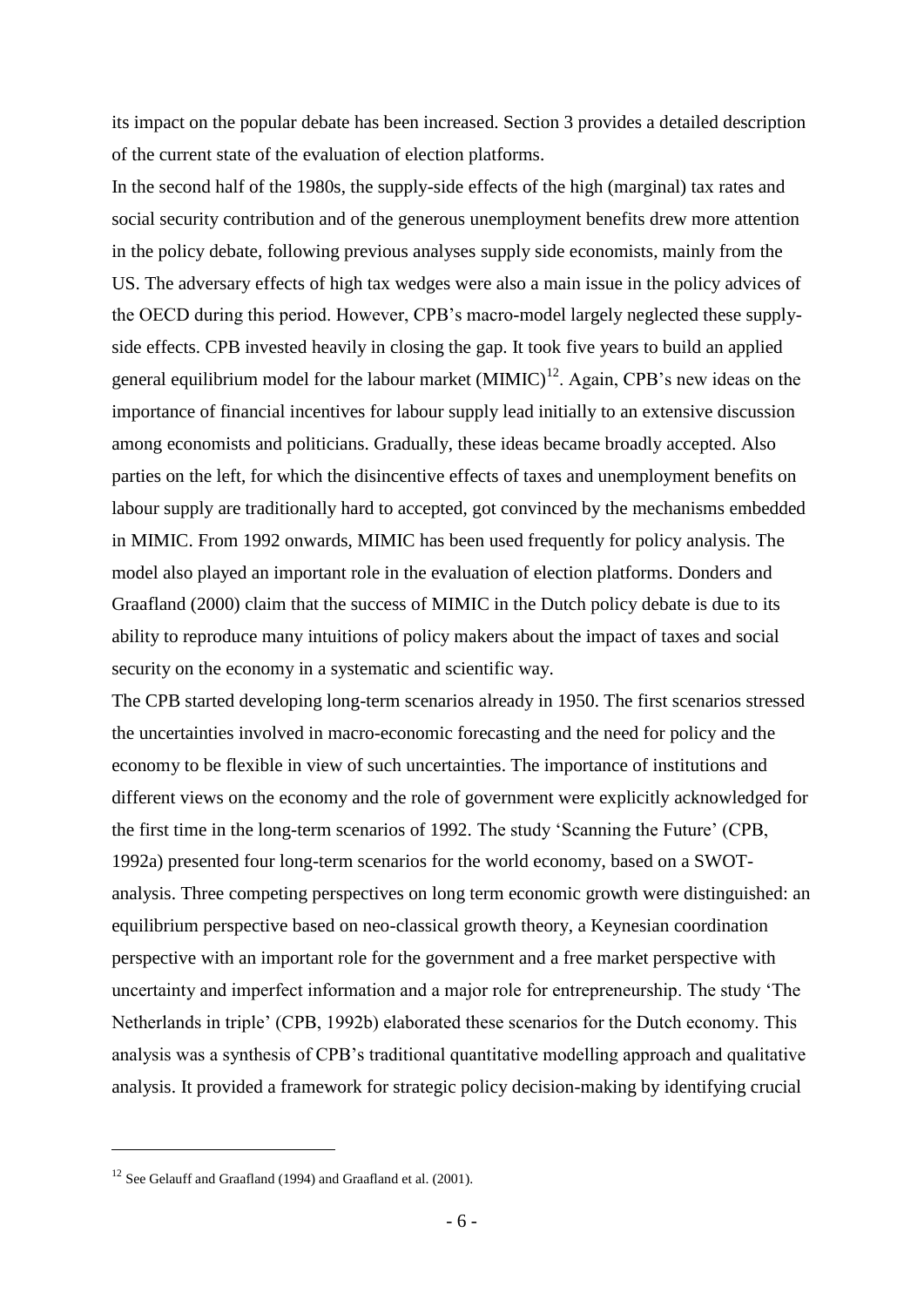trade-offs and bottlenecks. Again, the scenarios were widely debated. They turned out to be useful for focussing policy makers on a program to improve the market institutions. The long term scenario studies stressed the importance of institutions. They were the first step towards more detailed institutional analyses of CPB. In 1993, CPB started a comprehensive comparison of German and Dutch institutions (CPB, 1997). This study helped to draw the attention of policy makers and politicians to the failures of government ánd markets. It clarified to a broad Dutch audience why both the German and the US institutions could be successful in generating economic growth and welfare. Since then, CPB has published regularly institutional analysis of specific sectors, e.g. social security, health care, and education.

In the mid-1990s, government planned a freight railway-track from the Rotterdam harbour to Germany. This plan reintroduced cost-benefit analysis (CBA) at CPB.<sup>13</sup> CPB took the initiative to make a CBA of the project. The costs of the project were shown to greatly exceed the benefits. CPB"s conclusions invoked an outcry of critique, both from stakeholders and from the government. The CBA was disregarded and the project was executed as planned. With the benefit of the hindsight, CPB's conclusions were largely correct. Despite the failure to affect decision-making in this particular case, CPB"s initiative led to a reappraisal of the value of CBA"s. Since 2000, there are national guidelines on CBA"s. These guidelines guarantee that all CBA"s are based on the same assumptions and methodology. All major infrastructure projects financed by the Dutch central government are now subject to CBA"s based on these guidelines. Actually, many CBA"s are not done by CPB itself, but CPB provides a second opinion on their quality and the compliance to national guidelines. In 1997, CPB started the calculation of generational accounts for the Netherlands, following the seminal work by Auerbach, Gokhale and Kotlikoff (1991). For an economy in a steady state, the current budget deficit is a sufficient statistic for the evaluation of the viability of a country"s public finances. However, due to the rapid ageing of the population in most European countries, their economies were not at all in steady state. Future deficits are expected to be much higher, due to public health care and pension liabilities. Generational accounting is an indispensable tool to show the magnitude of these liabilities and hence the sustainability of current institutions. Again, the first publication led to an extensive policy

 $<sup>13</sup>$  Under the supervision of Tinbergen, CPB made a cost-benefit analysis of the Deltaworks (a plan to raise dykes after</sup> massive flooding of some parts of the Netherlands in 1953) in 1954. After budget cuts in the early eighties, such project appraisals were scrapped at CPB.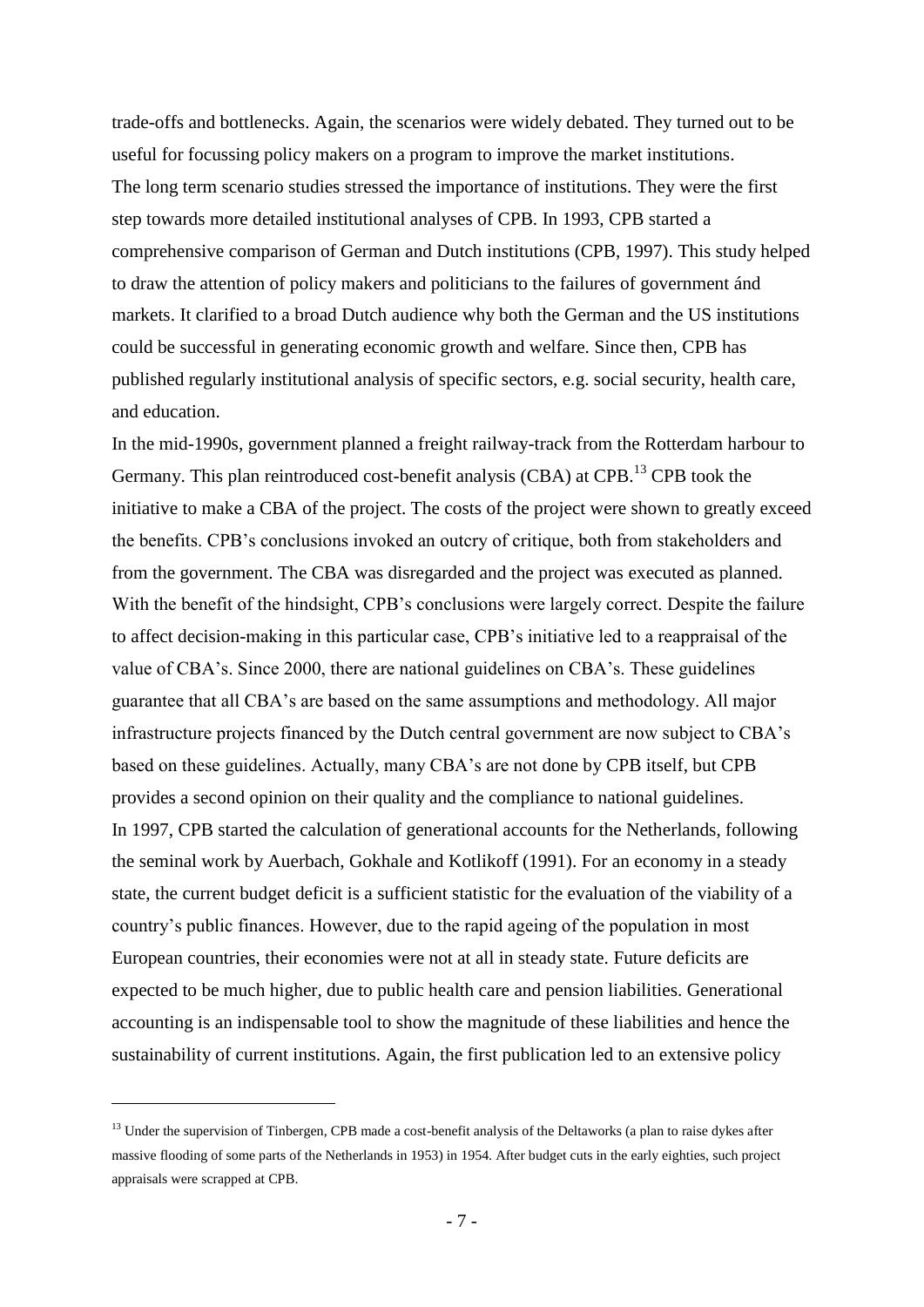debate among economists and policy makers. In response to these debates, the analysis has been gradually improved. By now, this forward looking approach of generational accounting is accepted as the new paradigm for Dutch public finance. As we will see in Section 3, generational accounting plays therefore a major role in the evaluation of election platforms.

What lessons can be learned from this history? The first lesson is that coming engrained in the official decision-making process and earning a reputation of quality and independence takes time. At the start in 1945, staff and government had only a very vague idea about the tasks and mission of CPB. Step by step and case by case, CPB managed to affect the policy debate by demonstrating main trade-offs to policy makers and to the wider public. The shared understanding of these trade-offs helped to achieve political support for policy reforms. Since these reforms affect the interest of large pressure groups, it is not at all surprising that such a reputation and impact cannot be achieved overnight.

The second lesson is that a fiscal watchdog should define its scope broadly. The CPB has always done work in a broad spectrum of societal issues. In this way, the bureau has provided insights in major political issues in the Dutch society. The history of CPB shows some clear successes in influencing public debate and ultimately government policy, e.g. the reduction of wage growth in the 1970s, the importance of incentives for labour supply in the 1990s, and the introduction of generational accounting at the end of the 1990s. However, CPB was not always successful in guiding the public debate with up-to-date economic insights. For example, when the budget deficit and the government debt got out of hand in the early 1980s and the new government set out for a policy based on supply-side economics, it took CPB some years to realize the importance of these new views. Hence, CPB played little role in the large policy shifts in the early 1980s. Only, in the 1990s, CPB regained its position after the construction of its micro-simulation model MIMIC. Similarly, the recent financial crisis revealed that CPB has not properly appreciated the importance of the financial markets. This history shows the importance for a fiscal watchdog of defining its scope broadly. A fiscal watchdog functions most effectively when it seeks a broader scope in the public debate than just the budget deficit. The credibility of a fiscal watchdog benefits from its ability to identify major policy trade-offs early on. This history also shows that acquiring the knowledge and skills for providing a balanced set of good quality analyses that takes well account of the specific features of a national economy takes substantial time.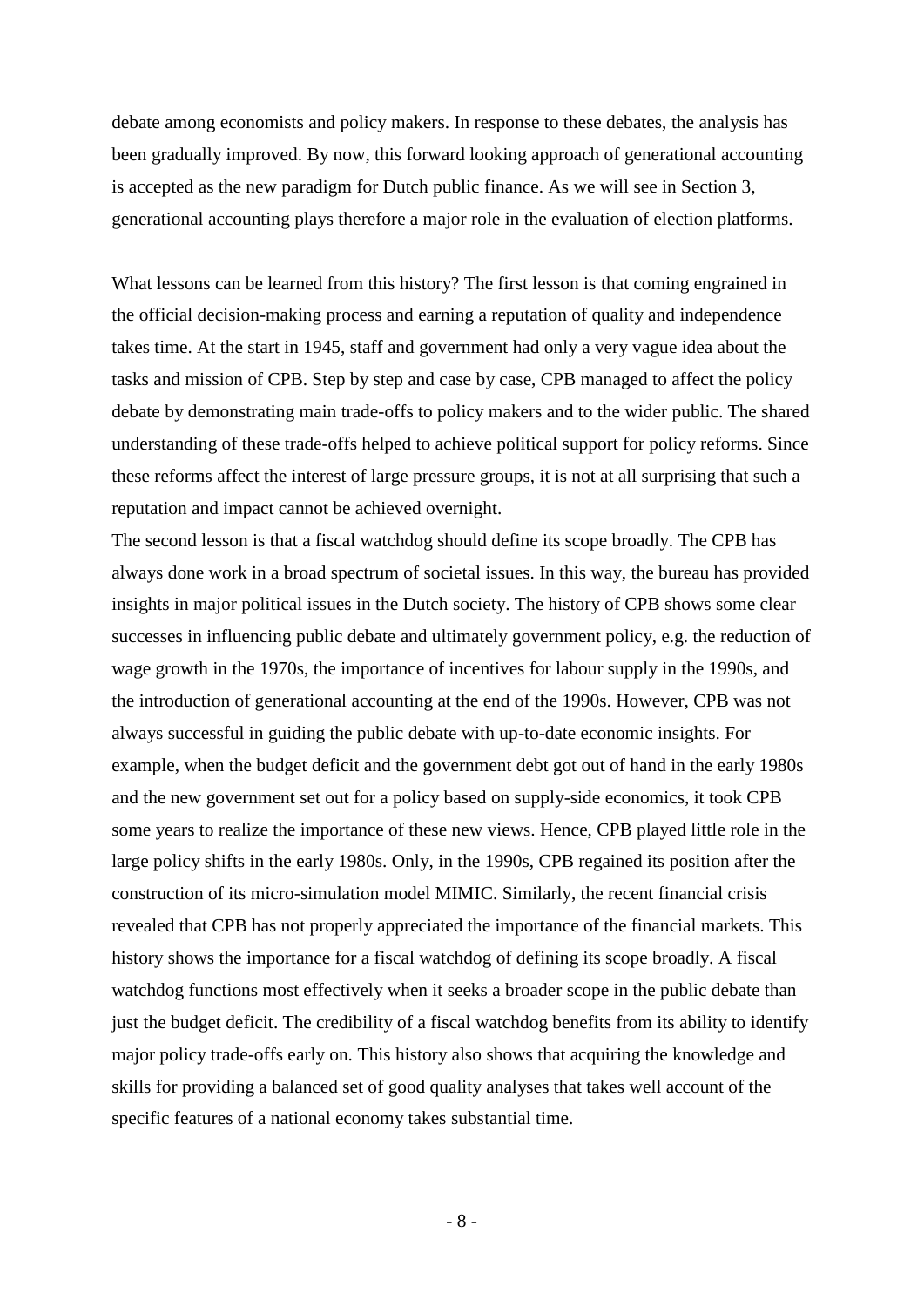### 3. CPB in the election cycle and the annual budgetary process

This section deals with the role of CPB in the core of the budgetary process.<sup>14</sup> This role has two parts: the 4 yearly-election cycle and the annual budgetary process. Elections for a new parliament are held once every four years or earlier on, whenever the government loses confidence in parliament. The Netherlands has a multi-party system where no single party ever had a majority in the parliament. As a consequence, immediately after the election, a number of parties controlling a majority in parliament agree on a program for the next government. This program stipulates the plans for the next four years. There is a tendency for this agreement to become increasingly detailed, since parties find it difficult to compromise on issues halfway the election cycle, therefore they prefer to settle at the start of the period. CPB plays an important role in this process. It sets the economic framework for the next election period in its mid term outlook. Most remarkably, CPB evaluates the election platforms of political parties before the election. The publication of this evaluation is a major media event during the election campaign. After the election the parties that intend to form a coalition negotiate on the program for the new government on the basis of the evaluation of the election platforms of CPB. When the negotiations are finished, CPB evaluates this program on the same basis as the election platforms. In this way, both evaluations are comparable. In these roles, CPB operates close to the demarcation line between expert judgment and politics. This requires clear rules of conduct that have to be based on a common understanding by both CPB and the political parties. As we will argue, welfare economics provides only partial guidelines for how exactly to draw these demarcation lines. In the years during and between two elections, CPB is heavily involved in the process for the preparation of the annual budget. CPB provides the official forecasts for GDP, unemployment and inflation and analyses their impact on the public expenditure, on tax revenues, and on the implied budget deficit. The coalition agreement provides yardsticks for these three statistics that may depend on the state of the economy. The role of CPB is to monitor to what extent the government lives up to these yardsticks. Again, CPB's role is on the demarcation line between expert judgment and politics. Section 3.1 discusses the role of CPB in the election cycle; section 3.2 discusses its role in the annual budgetary process.

<sup>&</sup>lt;sup>14</sup> For a general overview of CPB in Dutch policy making, see also Bos and Teulings (2010) and Butter (2009).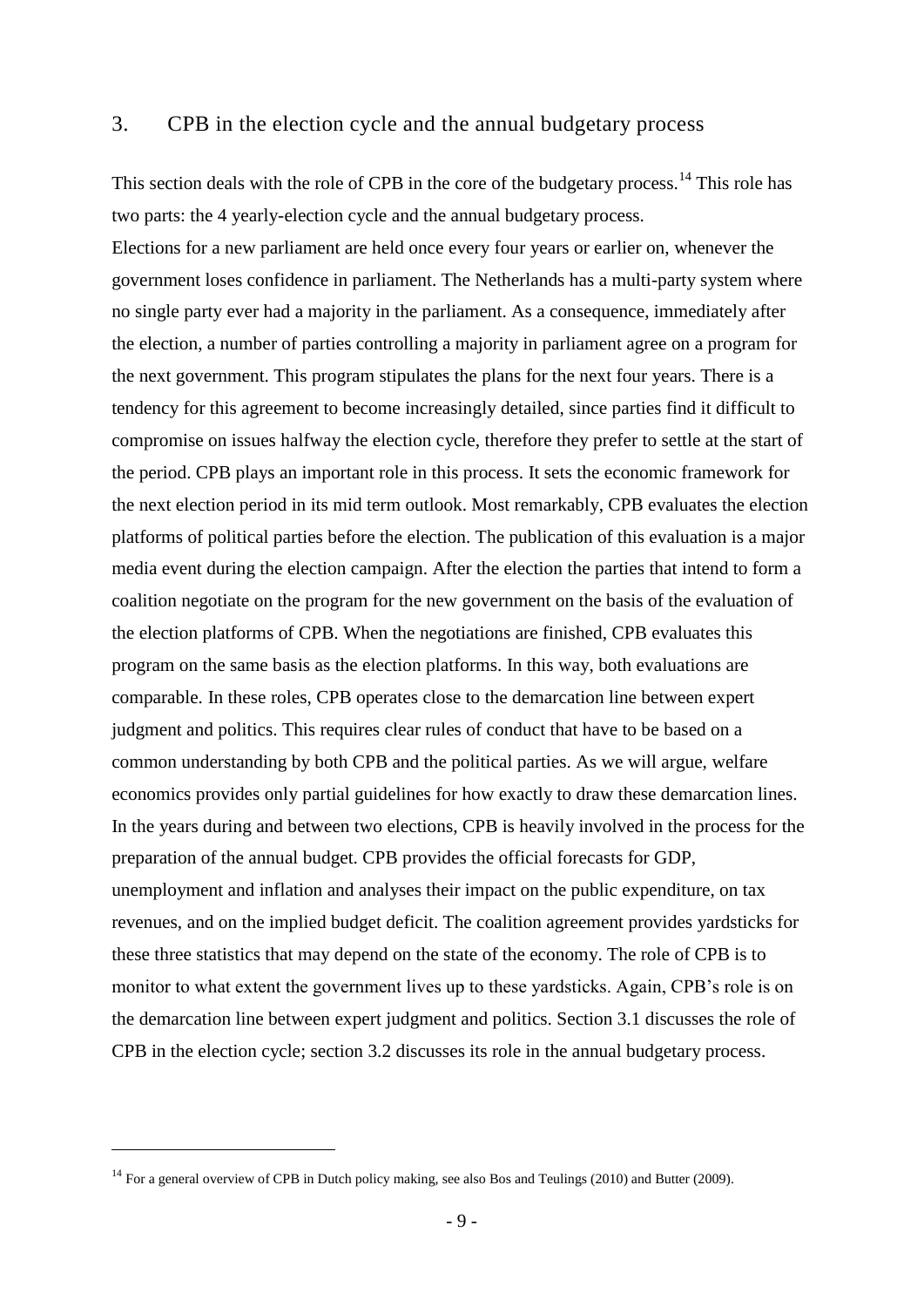# 3.1 The election cycle and the evaluation of election platforms

| Step 1. Medium and long term forecast for the economy by CPB                    |
|---------------------------------------------------------------------------------|
| Step 2. Report by the Advisory Group on Fiscal Policy                           |
| Step 3. Evaluation of election platforms by CPB                                 |
| Step 4. CPB-analysis of the coalition agreement                                 |
| Step 5. The new medium-term fiscal framework<br>Some months after the elections |
|                                                                                 |

#### **Table 3.1 The road to a new medium-term fiscal framework in five steps**

The election cycle involves a number of steps that are listed in Table 3.1

#### **Step 1 Medium and long term forecast by CPB**

One year before the elections, the road to a new coalition agreement starts. CPB makes a forecast for the Dutch economy and public finance for the next period of government assuming that there is no change in current policies. Furthermore, CPB provides an analysis of the long run sustainability of Dutch public finance taking the current tax system and the organisation of public services as health care, education, and public pensions as given (see e.g. Horst et al. 2010). This forward looking approach of generational accounting is the new paradigm of Dutch public finance.<sup>15</sup>

Public finance is said to be sustainable if current public arrangements can be maintained "for ever" without public debt exploding. CPB provides an estimate of the percentage of GDP that either government expenditure has to be reduced or tax revenues have to be increase for the public finance to become sustainable. This is the so-called sustainability gap. According to CPB calculations, the coalition agreement of the government under Prime Minister Rutte that started in 2010 implies that the sustainability gap will be reduced by 3% GDP, leaving a sustainability gap to be solved by future generations of about 1% GDP.

Sustainability of public finance could be regarded as a problem on the distribution of income over generations. Without timely adjustments future generations should have to accept a drastic deterioration of public arrangements. By timely adjustments the net benefit from public arrangements will be spread more evenly over the different generations. CPB analyses on the sustainability of Dutch public finance therefore also show the impact of specific policy measures on the distribution over different generations.

<sup>&</sup>lt;sup>15</sup> See also section 2 and Bos and Teulings (2011), in particular sections 2.4 and 3.5.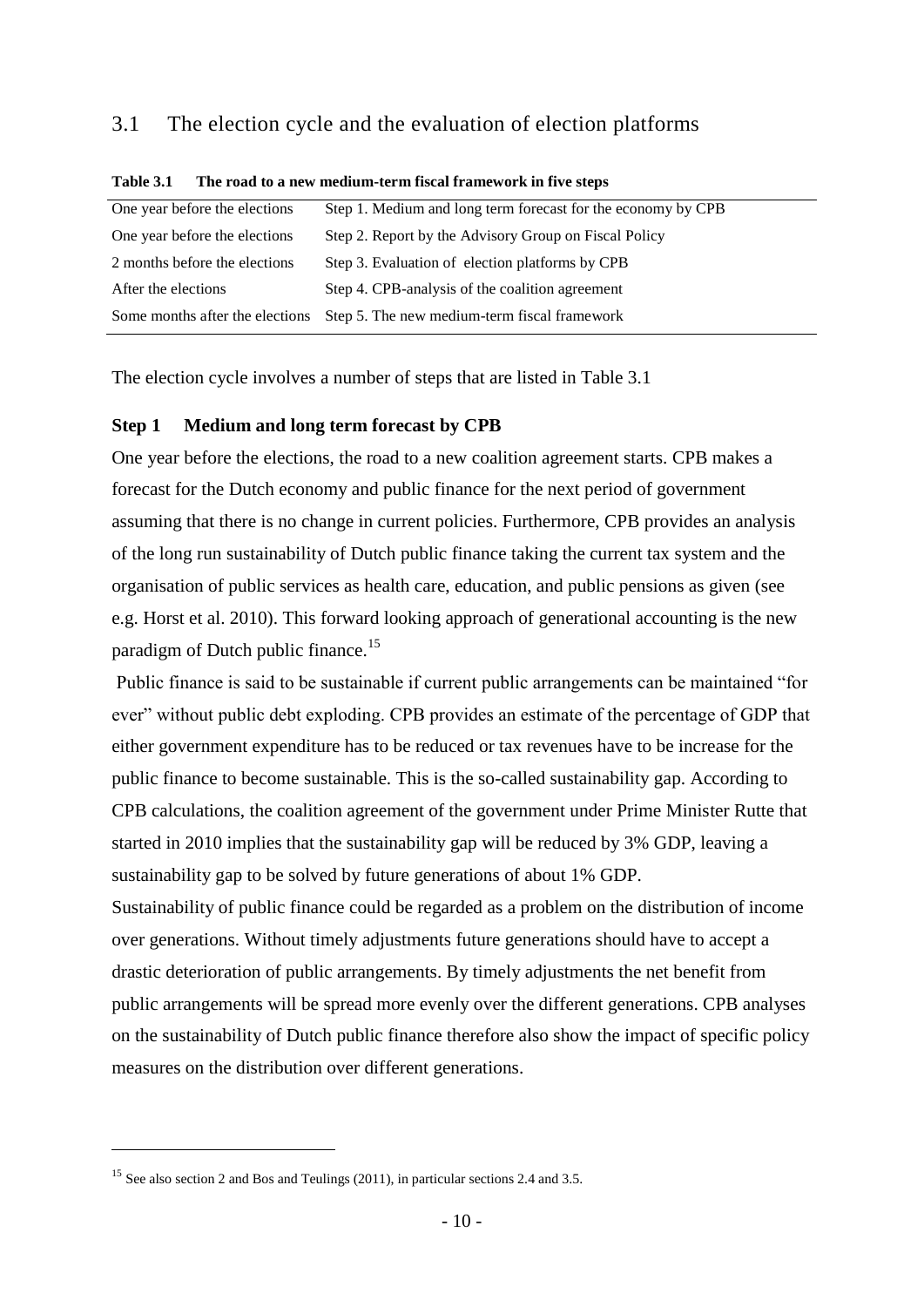The analysis of sustainability is a financial check on government policy. However, it does not provide a criterion which policy measures are preferable from a welfare point of view. Innovations in medical technology can raise life expectancy and have therefore a high social rate of return. But in terms of sustainability, public investments in medical research score badly, as they do not only increase public expenditure, but they also increase life expectancy and therefore old age public pensions. All public expenditure should be financed. This applies also to expenditure on infrastructure, education or future environmental quality.

#### **Step 2 Report by the Advisory Group on Fiscal Policy**

The next step is the report of the Advisory Group on Fiscal Policy. This Advisory Group is commissioned by the cabinet. The cabinet makes explicit which topics should be addressed in its report. The Advisory Group evaluates past budgetary procedures and makes recommendations for the fiscal targets and rules for the next election cycle. The Ministry of Finance provides the secretariat of the advisory group. CPB"s medium and long term forecast are an important input. CPB is often asked for analyses on specific issues. The report provides an advice on the budgetary policy that is required for long term sustainability. Furthermore, the report provides detailed rules of conduct in case either revenues, or expenditures, or the general economy will deviate from the forecasted time path half way the election period. These rules are crucial, since it turns out to be very difficult to come to reach agreement on budget cuts half way the election period.

In general, expenditure is fixed at the start of the government for the whole election cycle. There are expenditure ceilings for three broad categories (social security and labour market, health care and other expenditure by central government), which are then broken down by spending ministry. Each ministry is responsible for keeping expenditure below its preset ceiling. Hence, excess spending on one item should be compensated by lower spending on other items within the budget of the own ministry. This avoids disputes between individual ministers in case of excess of spending.

The rules for revenues are different. Tax rates and other tariffs are fixed at the start of the period. Any subsequent changes in revenues due to changes in rates should be compensated by offsetting rate changes elsewhere. On the contrary, variations in revenues due to the business cycle do not require offsetting policy changes. Hence, revenues act as an automatic stabilizer. By making different rules for expenditure and revenues and by requiring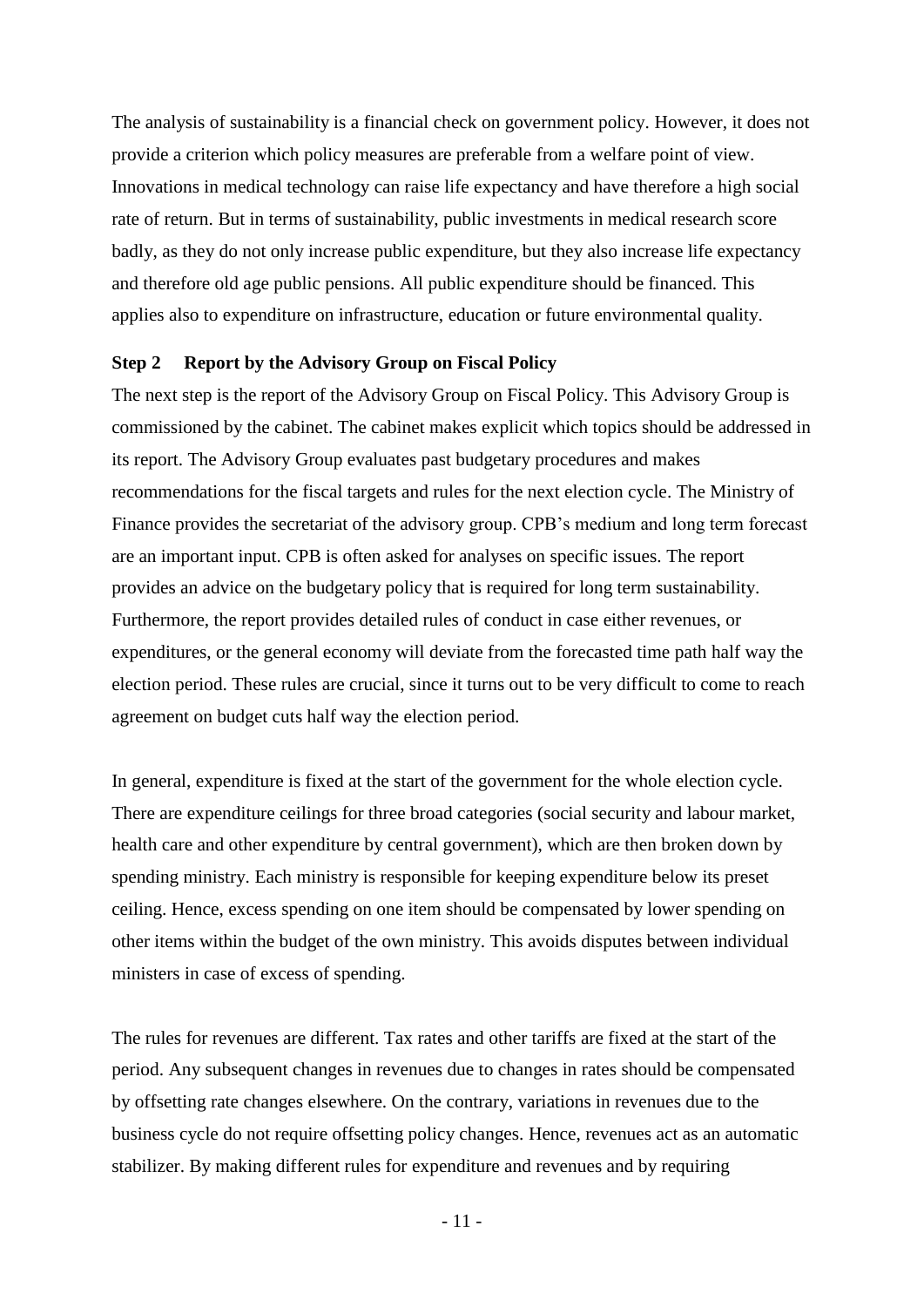compensation within the budget of the own ministry, the rules eliminate the option to resolve excess spending problems half way the election period by raising taxes. This helps in keeping marginal tax rates under control. History has shown that without this type of rules a coalition government tends to counter excess spending by higher taxes.

This is the general framework as it emerged during the past 20 years.<sup>16</sup> Needless to say, there have been many attempts to circumvent the rules by clever reinterpretation during the period the government stays into office. For example, the distinction between lower revenues and higher expenditure is not always that sharp. A subsidy can either be administered as spending or as a tax deduction. Details of the rules are therefore changed every period to close loopholes. The Advisory Group makes a proposal for these changes. This proposal for new rules is usually largely accepted by the political parties forming the new government. By and large, the system works well.

The main weakness is that all adjustment to structural economic shocks is relegated to the negotiations on a new coalition, usually once every four years. When GDP and hence tax revenue is structurally lower than expected by CPB at the moment that these negotiations took place, the rules do not require the government in power to adjust its fiscal policy to accommodate this negative shock. Only after the next election, during the negotiations on the subsequent coalition program, the adjustment takes place. Hence, it would be desirable to have a framework for analysing to what extent shocks are structural and what would be the optimal response for fiscal policy. This topic is currently addressed by CPB in its ongoing research program.

# **Step 3 Evaluation of election platforms by CPB**<sup>17</sup>

A unique feature of the Netherlands is that CPB publishes an analysis of the economic effects of election platforms of political parties. This evaluation serves a number of goals, some of them intended when the first evaluation was conducted in 1986, some of them evolved over time.

<sup>&</sup>lt;sup>16</sup> For more details, see Bos (2008a).

 $17$  A more detailed discussion can be found in Bos and Teulings (2011).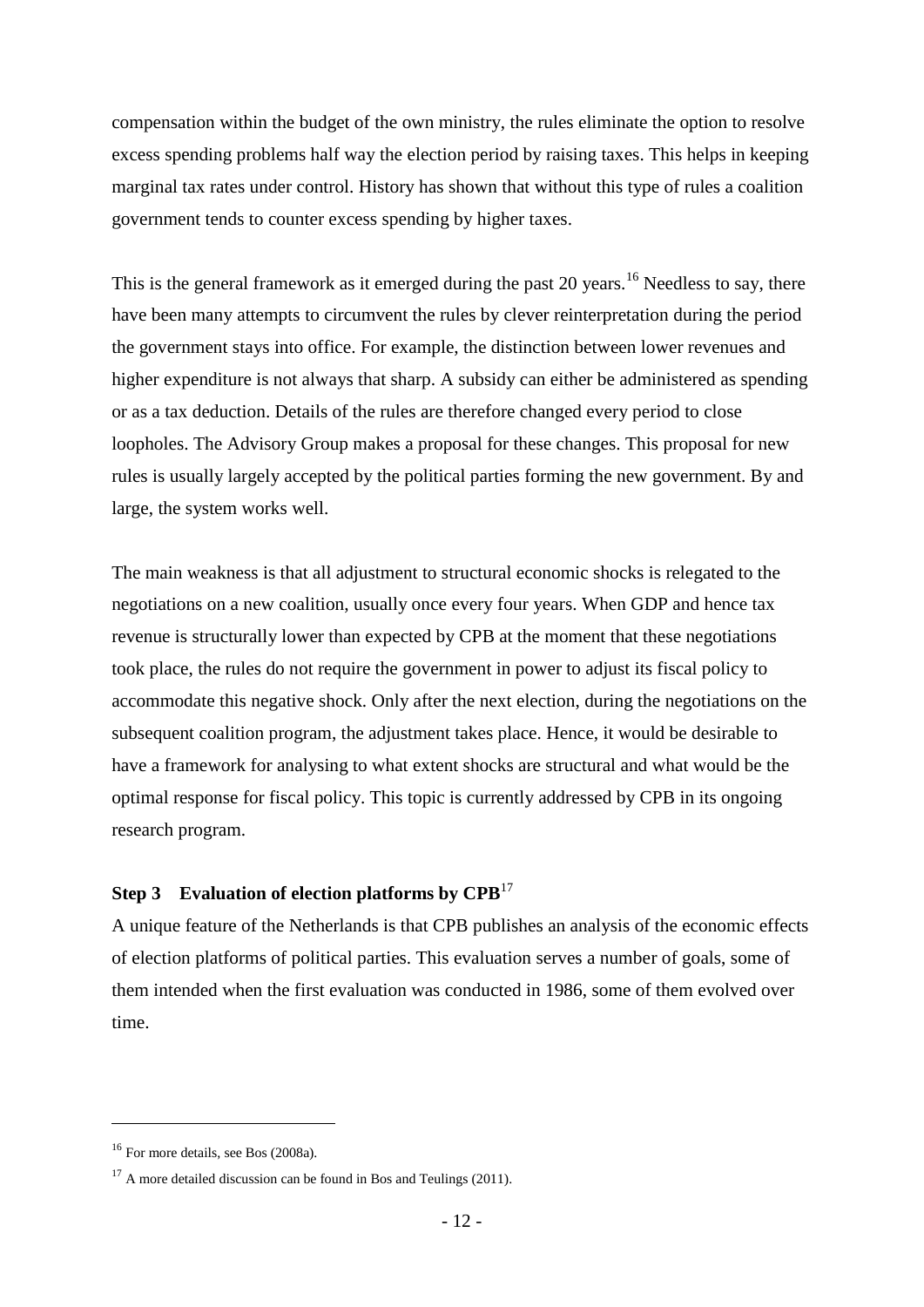Firstly, discussions with CPB help political parties to improve their program. Many policies initially proposed by parties have unintended consequences. This applies in particular to all kind of tax proposals. CPB systematically investigates proposals and helps improving them on the technical side. In practice, many proposals are adjusted during the process, following CPB"s advice. CPB also conducts a test on technical and legal feasibility. Policies that fail on this test are excluded from the evaluation. In order to be evaluated properly, policy proposals often also have to be clarified and made more concrete.

Secondly, an effect not foreseen in the first evaluation in 1986 was that the evaluation turned out to be a great help to facilitate negotiations between political parties on the program for a new government. By having a common denominator for the calculation of cost and revenues of all proposals, disputes about facts are avoided during the negotiations. The same underlying economic scenario is used to evaluate each election platform, so that differences in outcomes cannot be due to diverging assumptions about the economy. Since CPB evaluates the proposals of all parties in uniform way, the parties cannot exaggerate the benefits and/or understate the costs of their proposals, apply accounting tricks, or enjoy free lunches.<sup>18</sup> Moreover, the proposals are presented in the same way, so that parties' commitments can be compared to each other.

Finally, the evaluation plays a major role during the election campaign. The evaluation is published several weeks before the election. CPB tries to publish at least 12 weeks before, but this is not always feasible in practice, in particular when the elections are held unexpectedly due to the fall of government. By publishing well ahead of the election CPB tries to limit its direct impact on the election outcome. CPB conducts this evaluation at the request of each political party and a party that does not want its platform to be included in the evaluation is left out. In practice, all major political parties participate in the analysis. The revelation principle is at work here, because by not participating in the evaluation, a party signals to voters that its program is economically and financially unsound.

CPB stresses time and again that the evaluation of platforms is not an exam. The evaluation only provides insight in the consequences of its implementing. Any platform is acceptable; they just reflect different sets of political preferences. It is up to the voters to decide what

1

<sup>&</sup>lt;sup>18</sup> Examples are using central government's natural gas reserves or the financial assets of social security funds or private housing corporations to "finance" extra government expenditure or to reduce taxes.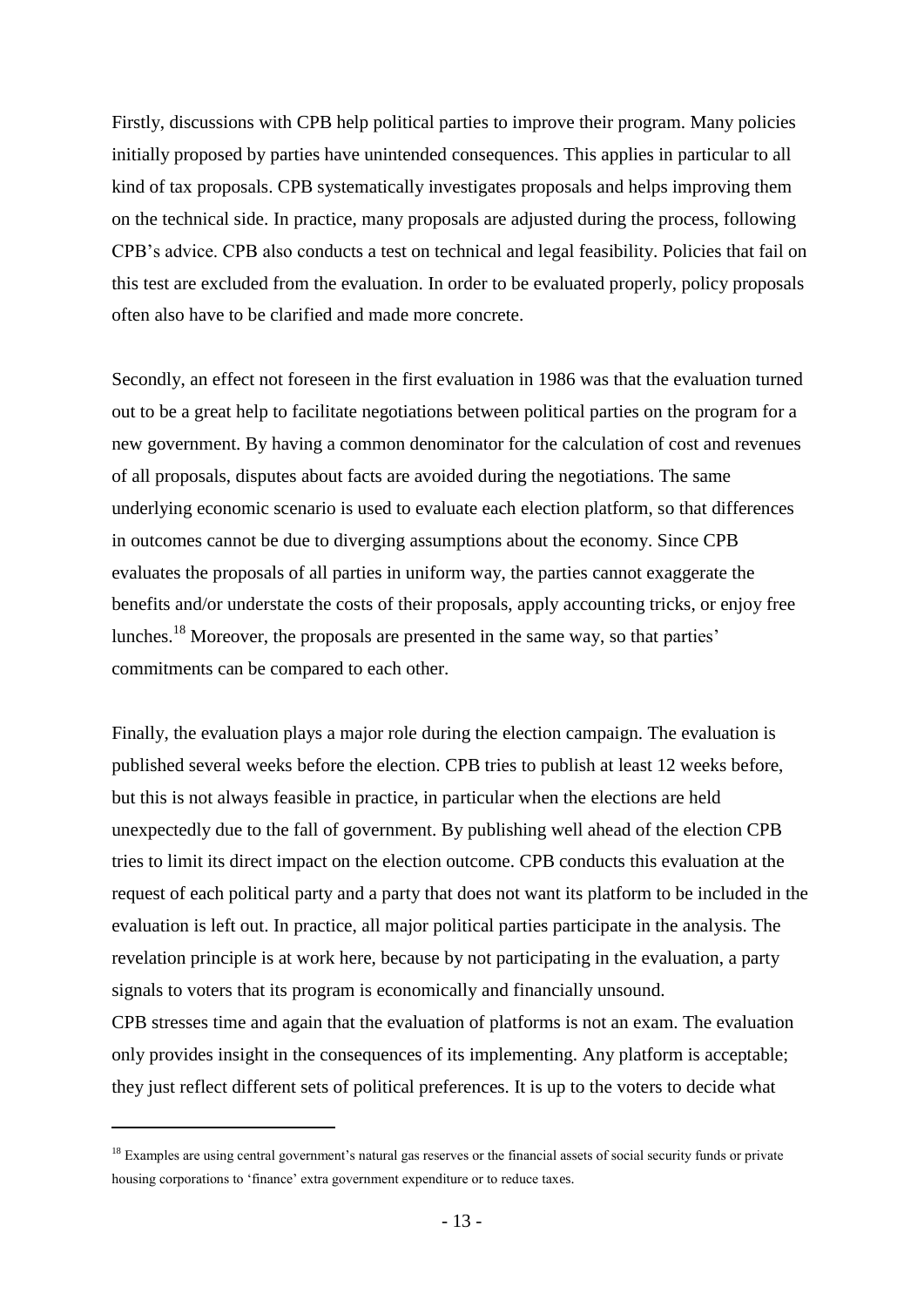platform they prefer. Nevertheless, the evaluation is depicted as an exam for the parties in the press. Political parties spend a lot of effort in the process and are quite nervous about the result. Journalists use the evaluation in the final weeks before the elections as a data-base for critical articles and interviews.

Key indicators of the evaluation are the implications of the proposals for budget deficit, purchasing power, and the economy in general.<sup>19</sup> Expenditures are reported by sector of ministry as to document the differences between the platforms. CPB provides an in depth analysis of the implications of the platforms for specific sectors, like education (as it is an important factor explaining future growth), the housing market (as it is heavily distorted), infrastructure, climate change, and health care. Finally, the CPB provides insight in the long run sustainability of public finance, using its generational accounts. Providing these long run estimates requires CPB to make an assessment of the long run impact of proposed policies. For example, a gradual increase in the retirement age contributes to the long run sustainability of public finance. However, the implementation of this type of policies will last far beyond the current election cycle. In order to avoid that political parties come up with proposals which become effective only far beyond the next election date, CPB only includes policies that have at least some impact on actual disposable income of households or business during the next election cycle. Even then, political parties are quite creative in designing proposals that improve the sustainability of public finance in the long run but do not affect any interest group during the next government period. Table 3.2 provides an overview of the main indicators for specific topics for each party used in the last evaluation.

<sup>&</sup>lt;sup>19</sup> The reported economic indicators are the long run effect on GDP, employment and unemployment, wages, and inflation. The effect on purchasing power may differ widely between types of households. These effects are therefore expressed in a scatter diagrams for various groups of households and levels of initial income.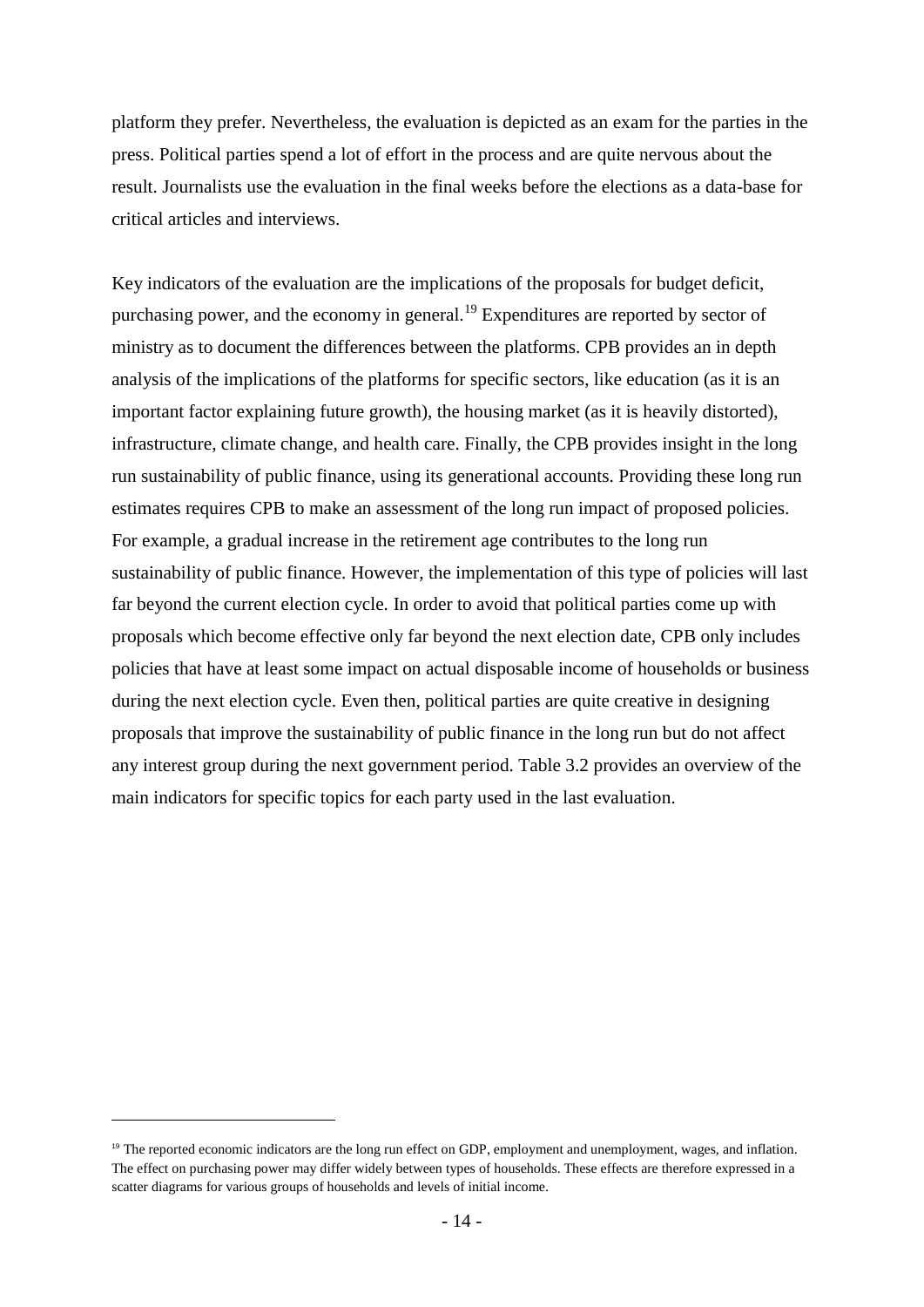#### **Table 3.2 Summary overview of the effects of the election platforms of nine different political**

|                                                                                                                                                        |                        | CDA PvdA               |                       | SP VVD                            | <b>PVV</b>                       |                                 | GL ChrU                           | D <sub>66</sub>                   | <b>SGP</b>                        |
|--------------------------------------------------------------------------------------------------------------------------------------------------------|------------------------|------------------------|-----------------------|-----------------------------------|----------------------------------|---------------------------------|-----------------------------------|-----------------------------------|-----------------------------------|
| Improvement EMU-balance in 2015 (euro bln)<br>Sustainability of public finances (euro bln)                                                             | 18<br>33               | 11<br>31               | 10<br>16              | 20<br>39                          | 153/4<br>17                      | $10^{1/4}$<br>35                | 16<br>35                          | 143/4<br>37                       | 18<br>32                          |
| Purchasing power of households in 2015 (euro<br>bn)                                                                                                    | $-3\frac{1}{2}$        | $+ \frac{1}{4}$        | $+1\frac{1}{4}$       | $-1\frac{1}{2}$                   | $-2$                             | $\overline{0}$                  | $-23/4$                           | $-3$                              | $-8$                              |
| Profits of companies (including housing<br>corporations) (euro bln)<br>Structural employment (% point)<br>Accessibility by public or private transport | $+1$<br>$\overline{4}$ | $-1$<br>$2\frac{1}{2}$ | $-4^{1}/_{4}$<br>$-1$ | $-1\frac{1}{4}$<br>$5\frac{3}{4}$ | $-2\frac{3}{4}$<br>$\frac{1}{4}$ | $-4^{1}/_{4}$<br>$4\frac{1}{2}$ | $-4\frac{3}{4}$<br>$1\frac{1}{4}$ | $-1\frac{3}{4}$<br>$3\frac{3}{4}$ | $-1\frac{1}{4}$<br>$2\frac{1}{2}$ |
| (welfare gain, bln euro)                                                                                                                               | $\frac{3}{4}$          | $\frac{3}{4}$          | $-1/4$                | $\frac{1}{4}$                     | $\frac{1}{4}$                    | $-1/2$                          | $\frac{1}{2}$                     | $\frac{3}{4}$                     | $\frac{1}{2}$                     |
| Car usage (2020, in %)                                                                                                                                 | $10 - 15$              | $10-15$                | $\overline{0}$        | $\mathbf{0}$                      | $\Omega$                         | $-20$                           | $-10-15$                          | $-10-15$                          | $-15$                             |
| Public transport usage (2020, in %)                                                                                                                    | $5-10$                 | $5-10$                 | $+5$                  | $\mathbf{0}$                      | $\boldsymbol{0}$                 | $+15$                           | $5 - 10$                          | $+10$                             | $+5-10$                           |
| Reduction of greenhouse gases (Mton Co2)                                                                                                               | 36                     | 44                     | 21                    | $\overline{2}$                    | $\overline{2}$                   | 63                              | 38                                | 31                                | 28                                |
| Quality of nature (2020)                                                                                                                               | $\mathbf{0}$           | $+$                    | $+$                   | $ -$                              |                                  | $++$                            | $0/+$                             | $0/+$                             | $\boldsymbol{0}$                  |
| Quantity of nature (2020)                                                                                                                              | $\boldsymbol{0}$       | $+$                    | $0/-$                 |                                   |                                  | $+$                             | $\mathbf{0}$                      | $0/+$                             |                                   |
| GDP effect education (structural, %)                                                                                                                   | $2\frac{1}{4}$         | $4\frac{3}{4}$         | $\frac{1}{4}$         | $\overline{4}$                    | $\frac{1}{4}$                    | $4\frac{1}{4}$                  | $1\frac{3}{4}$                    | $3\frac{1}{4}$                    | $3\frac{1}{4}$                    |
| Science/innovation (budget, bln euro)                                                                                                                  |                        | $-0.2$                 | $-0.06$               | $-0.1$                            | $-1.2$                           | $+0.4$                          | $-0.33$                           | $+0.2$                            | $+0.22$                           |
| Housing market (welfare gains % gdp)                                                                                                                   | 0.1                    | 0.5                    | 0.4                   | 0.3                               | $-0.1$                           | 0.8                             | 0.5                               | 0.9                               | 0.7                               |
| Change in housing prices $(2015, %)$                                                                                                                   | $-1$                   | $-7$                   | -6                    | $-2$                              | $\mathbf{0}$                     | $-6$                            | $-5$                              | $-10$                             | $-6$                              |
| Change in net rent $(2015, %)$                                                                                                                         | 5                      | 1                      | $-3$                  | 10                                | $\Omega$                         | 6                               | 6                                 | 10                                | 8                                 |
| Health care, employment, 2015, thousand)                                                                                                               | $-10$                  | $-15$                  | $+15$                 | $-50$                             | $+10$                            | $+15$                           | $-30$                             | $-40$                             | $-35$                             |
| Own risk health insurance (2015, level, euro)                                                                                                          | 230                    | $200 -$                | $\mathbf{0}$          | 300                               | 210                              | $150-$                          | $200 -$                           | $210-$                            | $150-$                            |
|                                                                                                                                                        |                        | 600                    |                       |                                   |                                  | 300                             | 600                               | 400                               | 500                               |
| More $(+)$ or less $(-)$ market forces in health                                                                                                       | $^{+}$                 | $0/+$                  |                       | $^{++}$                           | $\mathbf{0}$                     | $0/+$                           | $^{+}$                            | $^{++}$                           | $+$                               |
| care (cure-part)                                                                                                                                       |                        |                        |                       |                                   |                                  |                                 |                                   |                                   |                                   |

 **parties (changes relative to baseline, unless otherwise mentioned)**

There is an extensive public debate on the merits of this exercise.<sup>20</sup> The main objections seem to be threefold.

First, the exercise might constrain the political debate too much, by CPB disapproving proposals on what are presumably technical arguments. For some topics, this might be asking too much of what economic science is able to provide. CPB therefore deliberately restrains its judgement to avoid excessive interference in topics which economists might interpret as merely positive issues that can be settled by purely positive economic arguments, but which political parties -and society in general- consider to be political issues. Taken to the extreme, economists would view only the income distribution within and between generations as a topic that requires a normative and hence political judgement. All other issues could be

 $^{20}$  On the merits and limitations of this analysis, see also the papers in Graafland and Ros (2003).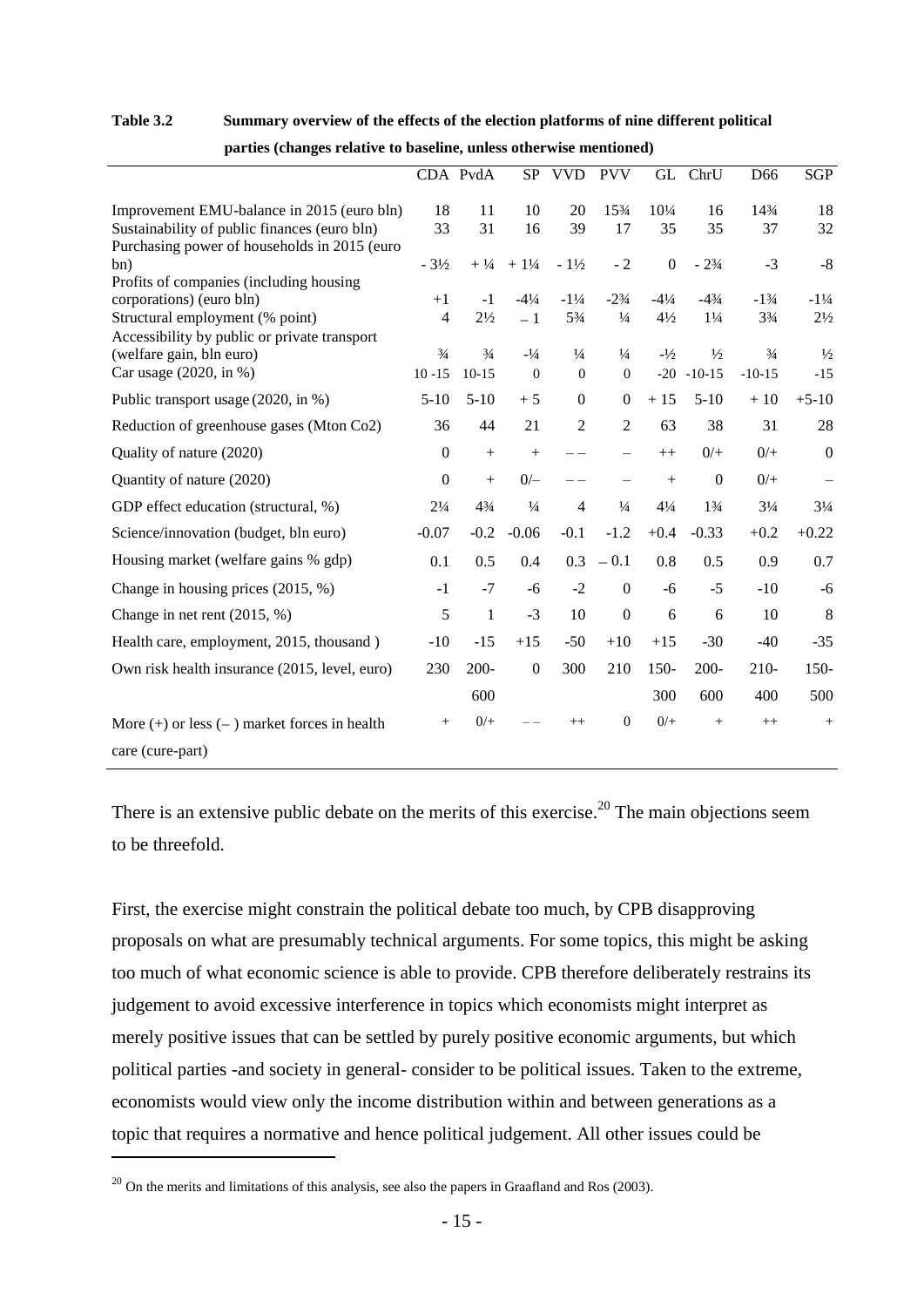decided upon on the grounds of Pareto efficiency, using market prices or other indicators of revealed preferences of citizens for particular outcomes as a way to aggregate. However, CPB is reluctant to use concepts like Pareto efficiency or a Hicks-Kaldor welfare criterion in the evaluation of election platforms.<sup>21</sup> These concepts try to settle debates on technical grounds which are in fact highly political. For example, political parties have strong views on the trade off between leisure and market activity, where economists might just use the wages as the price of leisure and leave it to the individual to decide how much (s)he wants to work. An increase in GDP at the expense of lower leisure might therefore have a zero impact on efficiency / Hicks-Kaldor welfare. However, CPB reports the effect on GDP and not on welfare. It leaves the choice between output and leisure to political parties. Similarly, whether or not to introduce markets in health care is an issue that in theory can be settled purely on efficiency grounds. However, political parties have a priori views on this issue which cannot be reduced to efficiency alone.<sup>22</sup> By focussing on efficiency, the evaluation of election platforms would interfere in this debate by discrediting the views of particular political parties on the basis of their (perceived) inefficiency. Only for the housing market and cost benefit analyses on infrastructure, CPB applies the Hicks-Kaldor criterion since in these cases there is no alternative indicator to document the cost of the distortion of the housing market or the gain in travelling time. The demarcation line between technical/positive and political/normative issues is therefore set in the course of the public debate rather than by the theoretical insights of welfare economics. CPB contributes to in that debate in between elections, see for example the role of CPB"s MIMIC model in making transparent the tradeoff between equity and efficiency, see Section 2. Nowadays this model plays a major role in the evaluation of election platforms. However, changing the public debate takes time and involves many more players than just CPB. During election time CPB refrains from this type of interventions in the policy debate, let alone in the evaluation of the election platforms itself.<sup>23</sup>

<sup>&</sup>lt;sup>21</sup> CPB uses the Hicks-Kaldor welfare criterion in cost-benefit analysis of infrastructural projects. Whenever possible, effects are quantified and translated into monetary terms, e.g. by using market prices.

 $22$  This argument cannot be reduced to the standard argument that most policies affect both efficiency and the welfare distribution, and that there are usually no instruments to redress the effect on the welfare distribution.

<sup>&</sup>lt;sup>23</sup> This relates to the claim by the Commission on the Measurement of Economic Performance and Social Progress (see Stiglitz, Sen and Fitoussi, 2009) that GDP does capture all relevant aspects. However, the Hicks-Kaldor criterion and other welfare concept used in welfare economics are much broader than GDP. Welfare includes any aspect that citizens consider to be relevant, while GDP includes only marketable activities. Many of the objections being raised against using GDP do therefore not apply to the welfare concept. The key difference between welfare and the position taken by Stiglitz, Sen and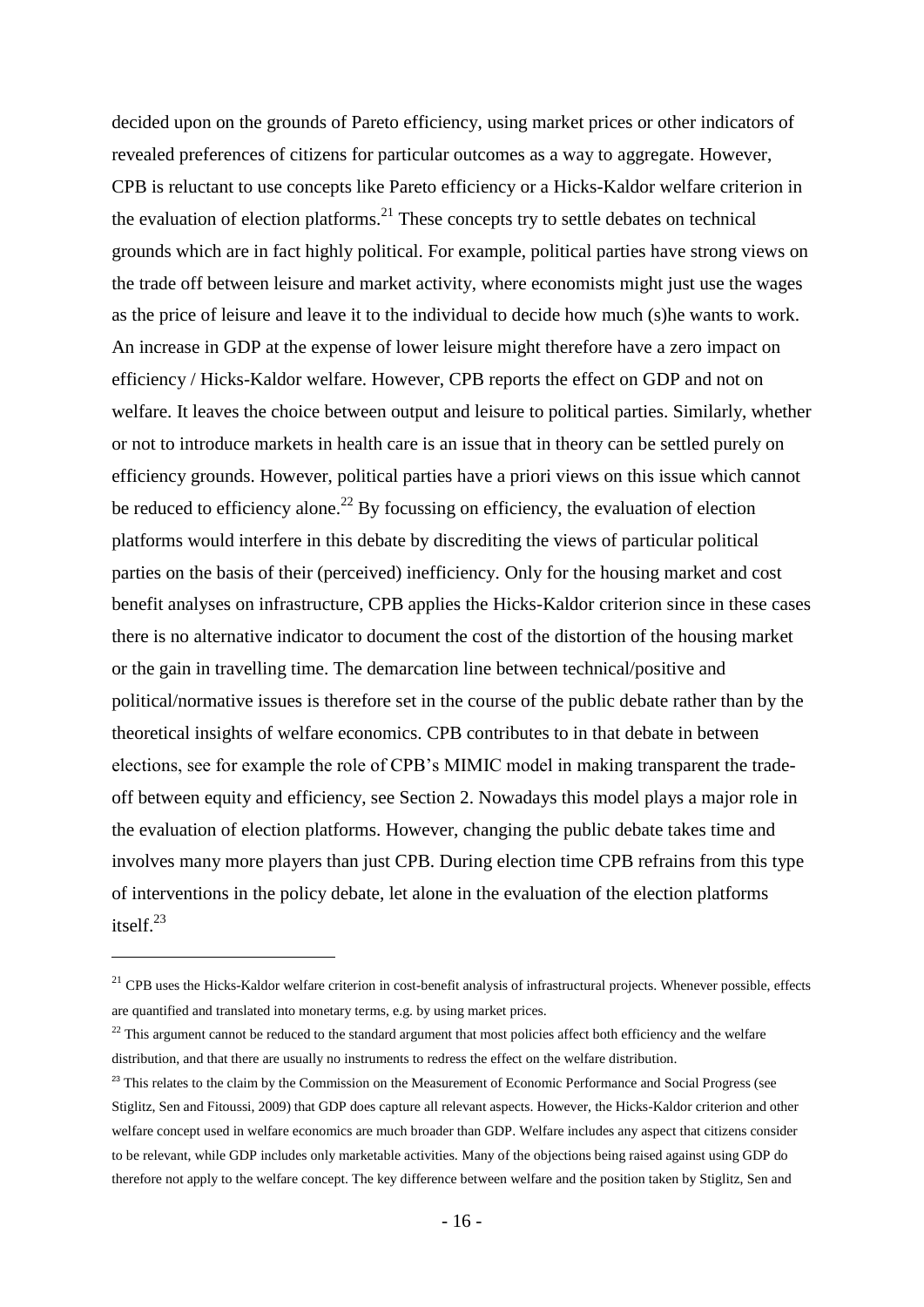Similarly, CPB is careful to include a set of topics in its evaluation that cover the preferences of all political parties to some extent. For example, excess attention for climate change would favour green parties, while ignoring environmental issues would favour parties that do not want to pay too much attention to these issues. $^{24}$  In practice, CPB decides on what topics to cover on the basis of the course of the public debate and on the availability of specific expertise within CPB or economic science in general. Including a new topic requires a long preparation. CPB has to build up expertise, often in cooperation with specialised researchers from academia. Furthermore, there is extensive discussion with ministries and political parties before CPB includes a topic, since CPB wants political parties to have a proper understanding of the way in which the topic will be handled in the evaluation.

A second objection against the evaluation is that the exercise biases the debate in the direction of proposals of which CPB is able to evaluate the effects quantitatively.<sup>25</sup> For example, the effects of major reform of the institutions in health care –allowing free entry of private hospitals and allowing hospitals to go bankrupt- are hard to assess. Nevertheless, this might to be a sensible idea. How to deal with this type of ideas in the context of an evaluation of the election platforms? This yields a pressure from political parties to include more and more topics in the evaluation and to offer an ever more detailed numerical evaluation. So, while political parties sometimes claim that the evaluation is too inclusive, covering too many topics, there is also pressure from parties to extend the scope of the analysis. Similarly, CPB"s scepticism regarding the availability of free lunches might in fact favour small groups of insiders who collect large rents that could potentially be extracted to the benefit of the wider public. The scepticism regarding the feasibility or uncertainty of success of such reforms can acts as a conservative force.

Third, the exercise might bias the debate in favour of the short run implications, since the longer run implications are much more uncertain and materialize beyond the next government period. This is particularly relevant where the short run implications are mainly of Keynesian

Fitoussi is that latter refrain from aggregating various aspects into a single statistic, while welfare economics does. By showing the effects of election platforms on a dashboard of indicators without aggregating them (see e.g. table 3.2), the evaluation of election platforms follows Stiglitz, Sen and Fitoussi.

 $24$  CPB cooperates with another public organization, PBL (Netherlands Environmental Assessment Agency) for the analysis of the effect on climate change and the environment.

 $25$  As in between category CPB gives only a qualitative evaluation for some policy proposals.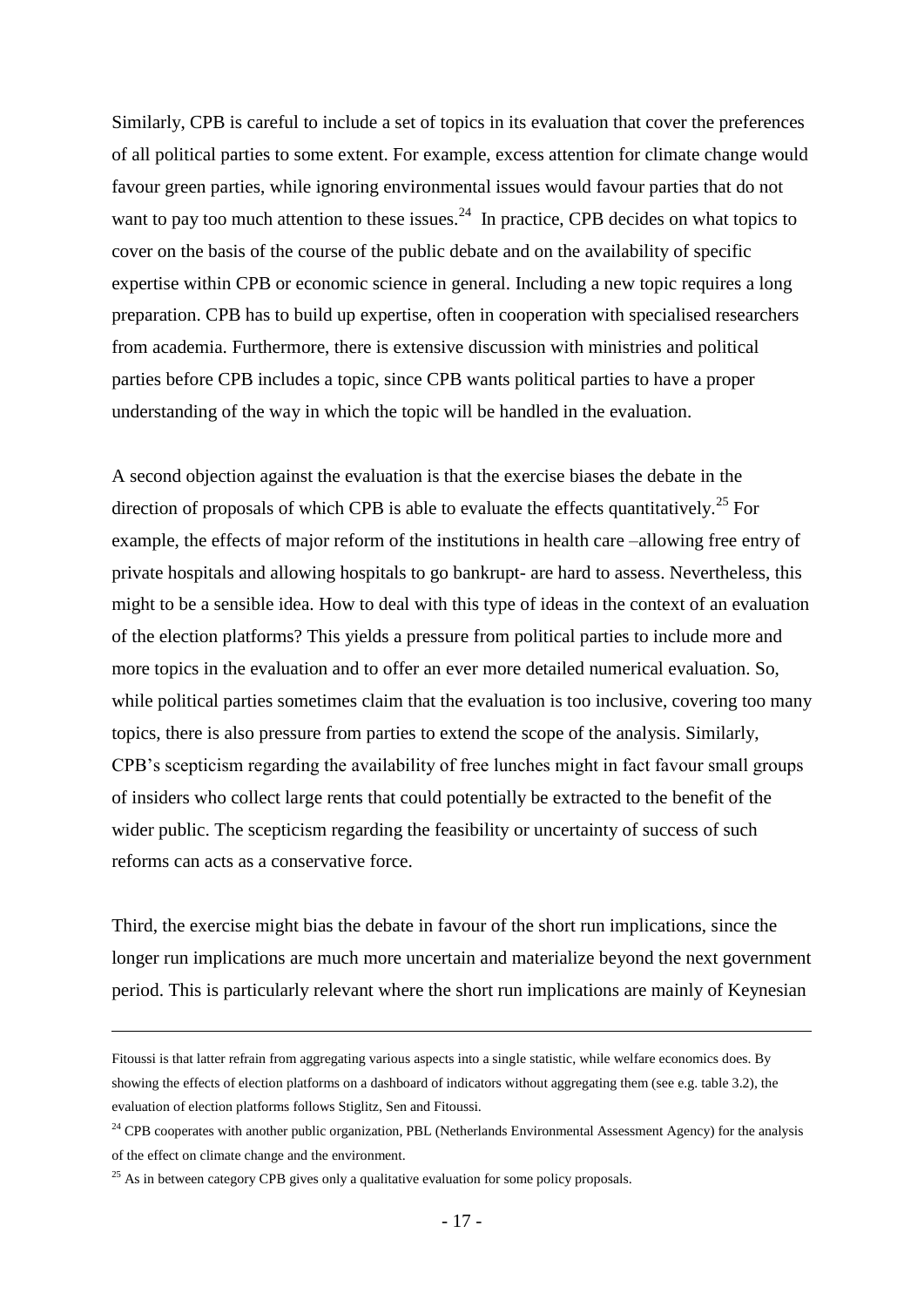nature and where the long run implications refer to the improvement of economic structure, better incentives and the like. In response to the latter objection, CPB has shifted the attention away from the short run Keynesian effects towards the sustainability of public finance and towards the structural effects on long term GDP, for example due to the reduction of replacement rates. For example, the MIMIC model has been constructed to assess the structural effects of changes in replacement rates and marginal tax rates on labour supply.

The high media coverage and the large role of the evaluation in the election campaign requires CPB to provide a clear set of rules for how the evaluation is conducted, to take maximum precautionary measures to avoid unfair competition between political parties and leakage of information from one party to another<sup>26</sup>, and how to communicate the conclusion of the evaluation. CPB"s evaluation of a party"s platform is based on the input submitted by the party. CPB does not check the consistency of this input with other statements of that party, for example the published election platform. Instead, CPB provides an overview of each party"s input submitted to CPB in its evaluation. This overview enables other parties and journalists to check for inconsistencies. CPB refrains from a judgment on these issues as to avoid having to take side in a public debate. More generally, CPB refrains from any comment on arguments put forward by political parties during the election campaign, unless the wording of CPB's report causes confusion in the debate.

1

<sup>&</sup>lt;sup>26</sup> These and various other rules for the evaluation of election platforms are discussed in Bos and Teulings (2011), section 4.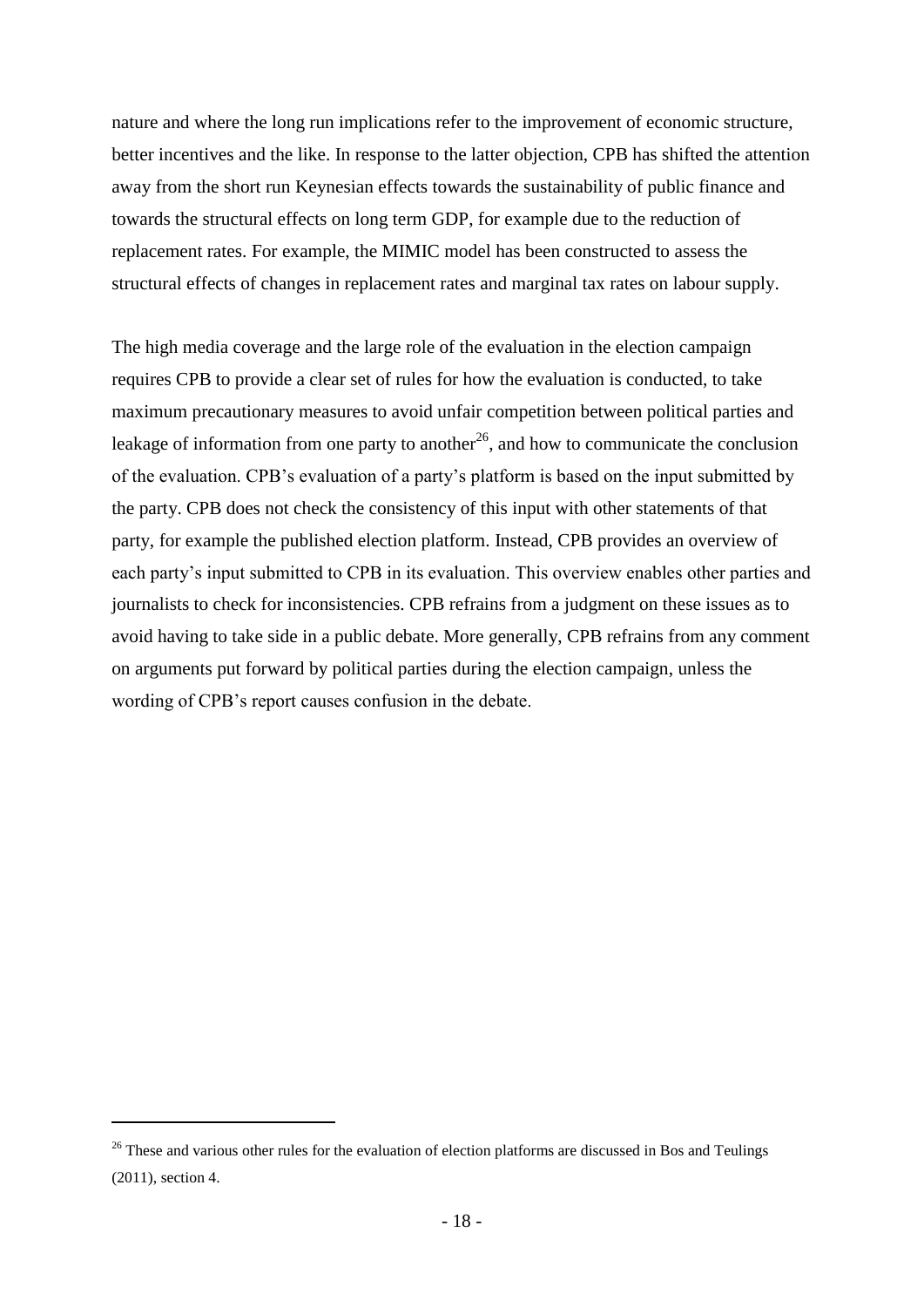#### **Table 3.3 Rules for quality and objectivity of the evaluation**

- 1. Political parties cannot opt out for one or more topics of the evaluation.
- 2. The baseline projection is a neutral extrapolation based on the assumption of unchanged policy.
- 3. Only new policy proposals are included; this excludes policy in the baseline projection.
- 4. The same methodology is used for evaluating the election platforms of all parties.
- 5. Only policy proposals are included that are sufficiently clear and well-specified.
- 6. Only policy proposals that can be made (unilaterally) by central government are included.
- 7. Policy proposals should be legally and practically feasible during the next period of government.
- 8. Policy measures of which the effects cannot be assessed sufficiently reliably are not included.
- 9. Policy proposals should have real effects during the next period of government.

#### **Step 4 CPB analysis of the coalition agreement**

Immediately after the election, negotiations start for a new coalition. The report of the advisory Group on Fiscal Policy and CPB"s evaluation of the election platforms are a major aid for these negotiations. As soon as a group of parties have agreed to start negotiations, a list of joint proposals of these parties in CPB"s evaluation of their election platforms is used as a starting point for the negotiations. CPB"s overview serves as a data base on all kinds of policy measures that could be considered during the negotiations; in particular the budget cuts and extra revenue generating measures by other parties are a popular source of inspiration. As part of the bargaining process, when the bargaining is nearly finished, CPB is generally asked to provide an evaluation of the draft coalition agreement based on the same basic methodology as the evaluation of the election platforms. When the bargaining process is completed, CPB also conducts an evaluation of the new coalition agreement.

#### **Step 5 The new medium term fiscal framework**

Finally, the Ministry of Finance sets the fiscal rules and calculates the medium-term fiscal framework, starting from the coalition agreement and the most recent macro-economic forecasts by CPB. For example, the level of the real expenditure ceilings is fixed considering the coalition agreement and the most recent information about expenditure and revenue. Estimates by CPB serve as a critical benchmark for fixing the medium-term fiscal framework; this applies in particular to those on social security, taxes and health care.

This process for deciding on a new coalition-agreement implies that policy measures are checked in an early stage on their feasibility and consequences on the national economy and public finance in the medium term and long run. Before the elections, the policy measures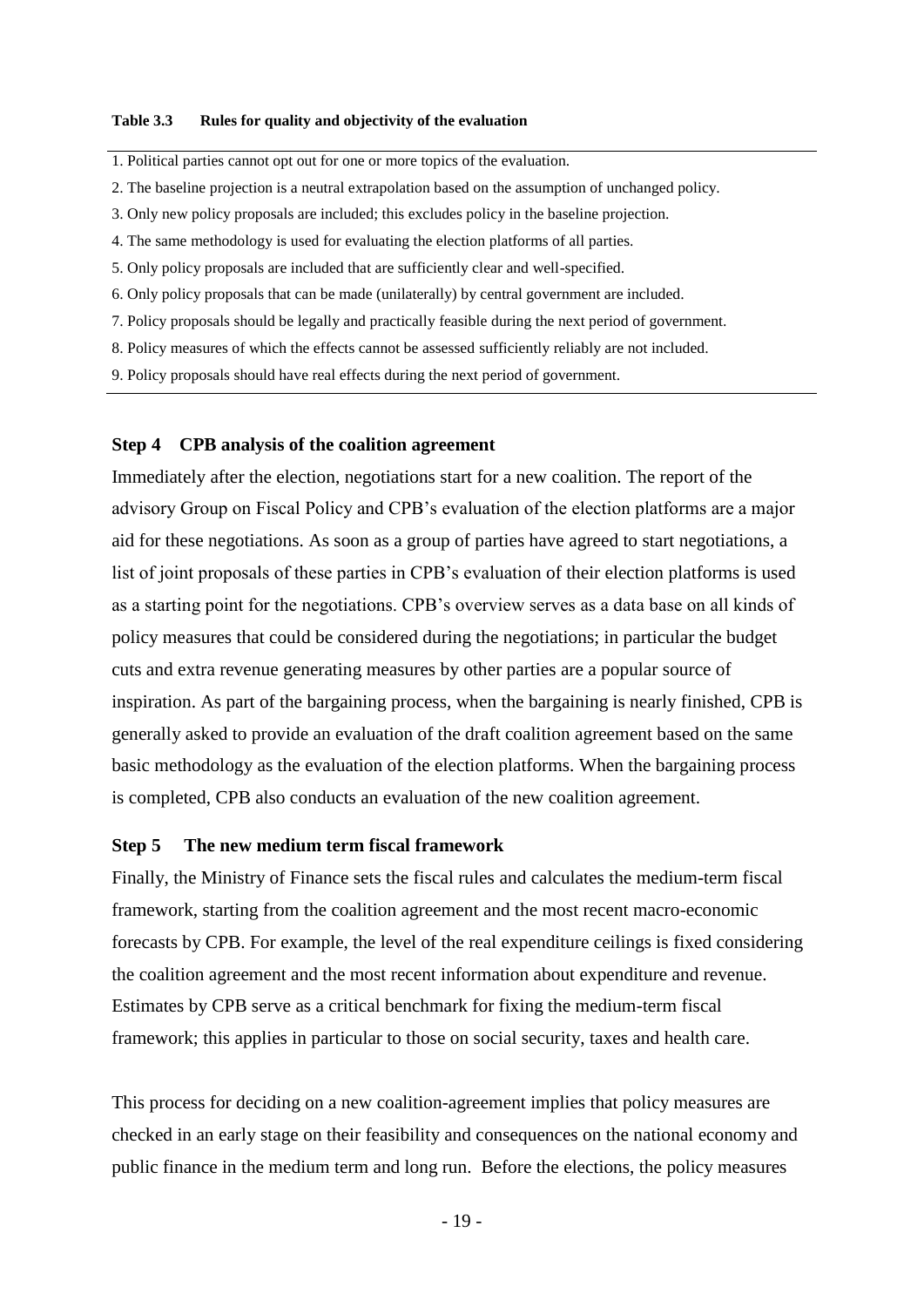proposed by all major political parties are analysed by CPB. In the subsequent steps towards a new coalition agreement, this analysis provides a benchmark for evaluating their effect on the government budget.

# **3.2 The annual budgetary process**

The annual budgetary process is summarized in table 3.4. CPB plays a crucial role in this process. CPB publishes quarterly forecasts for the economy. Two of these forecasts are published as special publications with an official status, CEP (*Centraal Economisch Plan*) in March and MEV (*Macro Economische Verkenning*) in September. These forecasts are supplemented with an in depth analysis of the state of the Dutch economy, with special attention for topics that are particularly relevant at the time. CPB"s forecast cover the macroeconomic aggregates like GDP, investment, consumption exports, inflation, unemployment, wage growth, and the like.<sup>27</sup> Furthermore, CPB provides an analysis of the implications of this forecast for the government budget and the budget deficit. CPB reports whether expenditure ceilings and revenue targets set in the coalition agreement are met. This information allows the government and the parliament to monitor whether the government lives up to budgetary rules set in the coalition agreement. CPB may also comment on this, e.g. on the merits of adjustments or deviations from the fiscal rules during the financial crisis in 2008.

The Ministry of Finance does not make its own macro-economic forecast, but relies completely on those of CPB for making its budgetary estimates. This procedure rules out political pressure to adjust macro-economic forecasts as to avoid the necessity to cut spending or raise taxes. Furthermore, CPB"s forecasts for Dutch public finance are based on the same macro-economic assumptions and are published in September simultaneously with the official government budget by the Ministry of Finance. The availability of such an alternative benchmark drastically reduces the attractiveness of being too optimistic on the effects of budget cuts or new taxes in the official government budget.

<sup>27</sup> See Bos (2008a), table 2.3.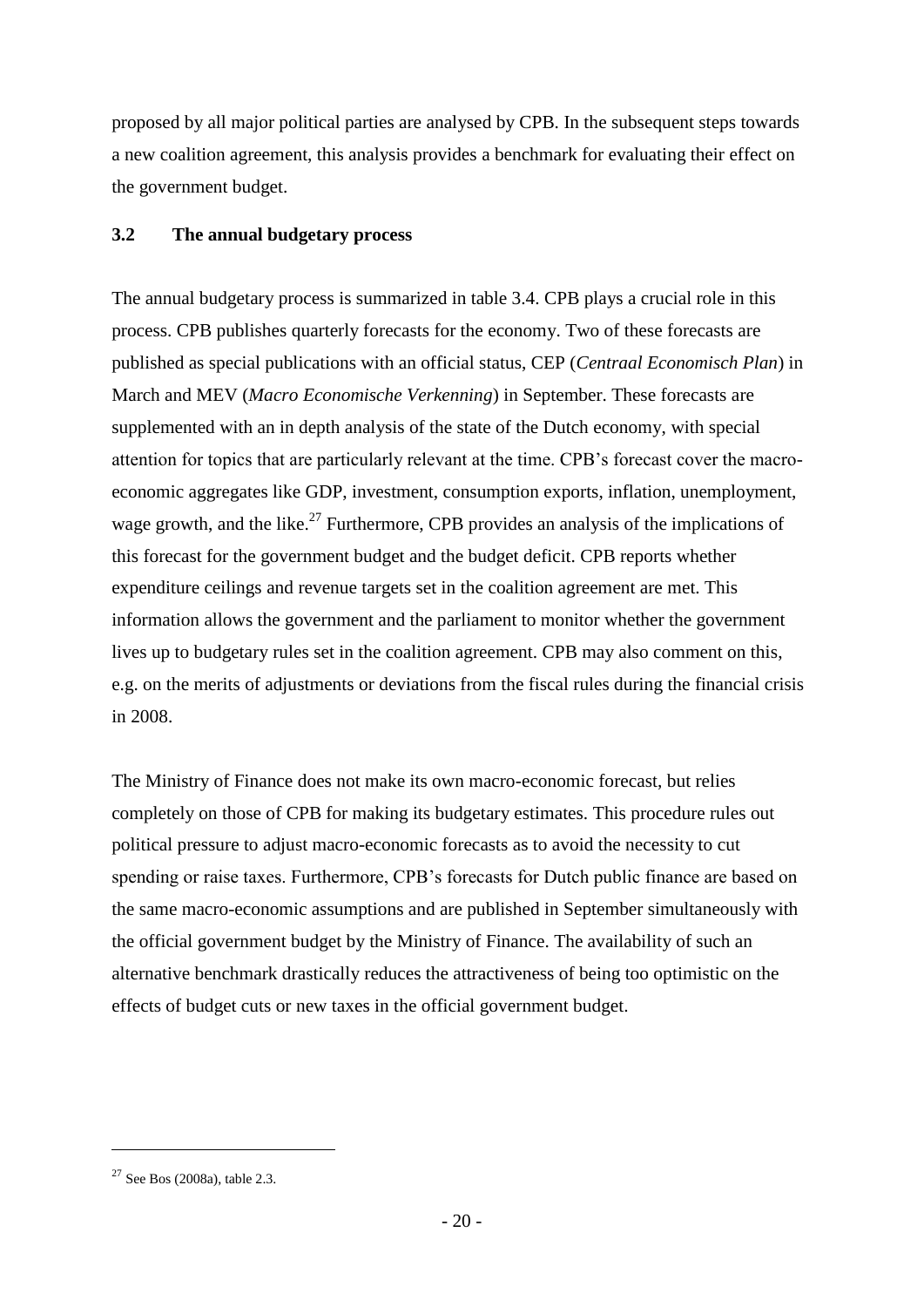**Table 3.4 The annual budgetary process (T is the budget year)**

| Due dates                 | Activities                                                                         |  |  |  |  |
|---------------------------|------------------------------------------------------------------------------------|--|--|--|--|
|                           |                                                                                    |  |  |  |  |
| November T-2              | Budget circular from Ministry of Finance to line ministries to start internal      |  |  |  |  |
|                           | preparations.                                                                      |  |  |  |  |
| January/February T-1      | Provisional "Central Economic Plan" by CPB to ministries containing updated        |  |  |  |  |
|                           | macro-economic and public finance estimates for the budget year and beyond.        |  |  |  |  |
| February T-1              | Line ministries send policy letters to Ministry of Finance indicating spending     |  |  |  |  |
|                           | priorities and likely budgetary developments.                                      |  |  |  |  |
| March/April T-1           | Preparation of recalibrated multiyear expenditure framework, with proposed         |  |  |  |  |
|                           | shifts in allocations/cutbacks brought to cabinet by Ministry of Finance, based on |  |  |  |  |
|                           | policy letters.                                                                    |  |  |  |  |
| March T-1                 | "Central Economic Plan" published by CPB on the basis of unchanged policy.         |  |  |  |  |
| April/May T-1             | Decision by cabinet on expenditure side of the budget. Sent out by Ministry of     |  |  |  |  |
|                           | Finance to line ministers in "Totals letter".                                      |  |  |  |  |
| May/June T-1              | Detailed negotiations between Ministry of Finance and line ministries on           |  |  |  |  |
|                           | composition of their budgets.                                                      |  |  |  |  |
| Early June T-1            | "Provisional Macro Economic Outlook" by CPB to ministries; this contains           |  |  |  |  |
|                           | updated estimates on the Dutch economy and public finance.                         |  |  |  |  |
| June T-1                  | "Spring memorandum": parliament is informed on outline of current years            |  |  |  |  |
|                           | budgetary plans and on budget execution in first quarter.                          |  |  |  |  |
| August T-1                | Further fine-tuning of budget on the basis of provisional macroeconomic outlook    |  |  |  |  |
|                           | provided by CPB to ministries and decision-making on the income side of the        |  |  |  |  |
|                           | budget.                                                                            |  |  |  |  |
| 3rd Tuesday September T-1 | Submission of State budget to parliament together with CPB's Macro-economic        |  |  |  |  |
|                           | outlook (MEV).                                                                     |  |  |  |  |
| September T-1             | Alternative budgets proposals by opposition parties analysed by CPB. Discussion    |  |  |  |  |
|                           | of State budget and these alternative budget proposals in second and then in first |  |  |  |  |
|                           | chamber of parliament.                                                             |  |  |  |  |
| Before end December       | Approval by both chambers of parliaments of all budget chapters                    |  |  |  |  |

MEV and CEP are discussed in a meeting of the Cabinet. The merit of this discussion is that it offers a platform for an exchange of ideas between CPB and the Cabinet. However, this advantage comes at a cost. First, it yields a larger time lag between finalization of the forecast and their eventual publication. An additional problem is that usually the provisional forecasts are leaked to the press. Leakage to the press is a more general problem, since it hampers consultation of ministries to avoid factual mistakes regarding actual policy and current reform proposals (such mistakes greatly undermine the credibility of a study). Moreover, it does not allow the Cabinet time to think about its first public response. Second, sometimes the Cabinet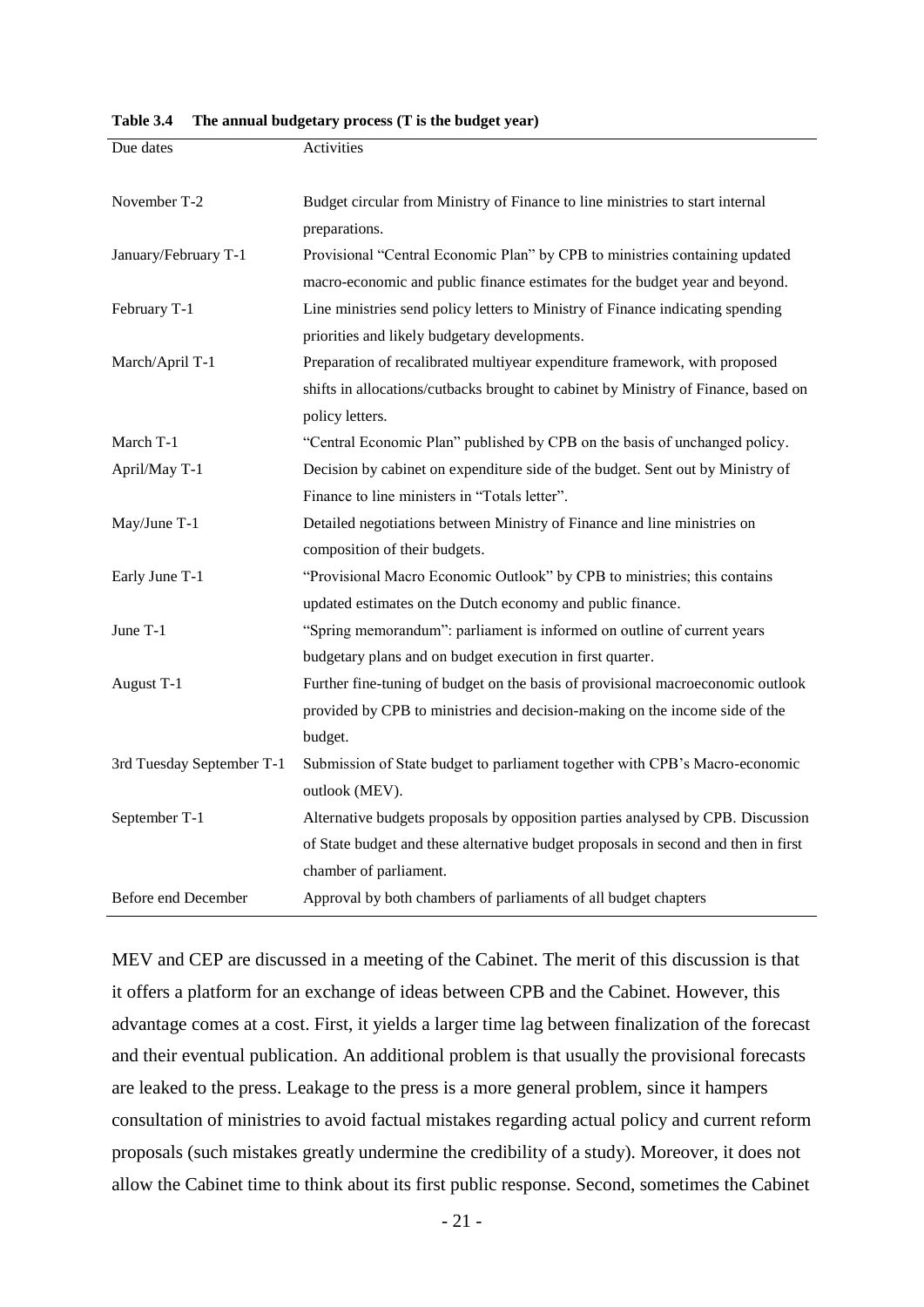uses the meeting for putting pressure on CPB. This undermines the reputation of CPB as an independent institute. This pressure regards only the wording of CPB"s comments about government policies. There hasn"t been any example where ministers (or civil servants on their behalf) have tried to change CPB"s forecast of the economy recently. The forecast for the budget deficit itself are more problematic, since CPB has to rely partly on information coming from the Ministry of Finance. To some extent, the ministry has the ability to manipulate the official figure for the budget deficit, for example by shifting expenses or revenues from one year to the other.

In September, CPB analyzes the short run effects of budgetary proposals of opposition parties on a similar basis as the proposals of the government. In September, on request of opposition parties, CPB calculates also the short term effects of their budgetary proposals. These are then discussed in parliament jointly with the official government budget and CPB"s MEV.

The macro-economic forecasts by CPB also play an important role in wage negotiations for the public and private sector and for indexing all kinds of long term contracts and agreements. Trade unions and employer federations take CPB"s forecast for contractual wage increases as a benchmark for the wage bargaining process. Hence, the forecast is a focal point for the eventual outcome.

This overview of the election cycle and the annual budget process has shown that CPB is deeply embedded in the Dutch political decision-making process. The procedures and timing of the decision-making process are organized in such a way that CPB"s forecasts and analyses can be used efficiently and effectively. The evaluation of election platforms provides input for a factual discussion of the pros and cons of various policy proposals in an early stage. The fact that CPB is so deeply embedded in the process implies that CPB's forecasts and analyses benefit from good access to confidential budgetary information. A danger of this formal involvement in the policy making process is that it creates the perception of CPB not being independent.

CPB"s central position in the budgetary process requires a clear demarcation between the distinctive roles of CPB and political parties. CPB provides economic analyses and general policy advice. Convincing voters and getting support for a platform of policies is the core business of political parties. Rules and procedures for the timing of CPB"s forecasts help both

- 22 -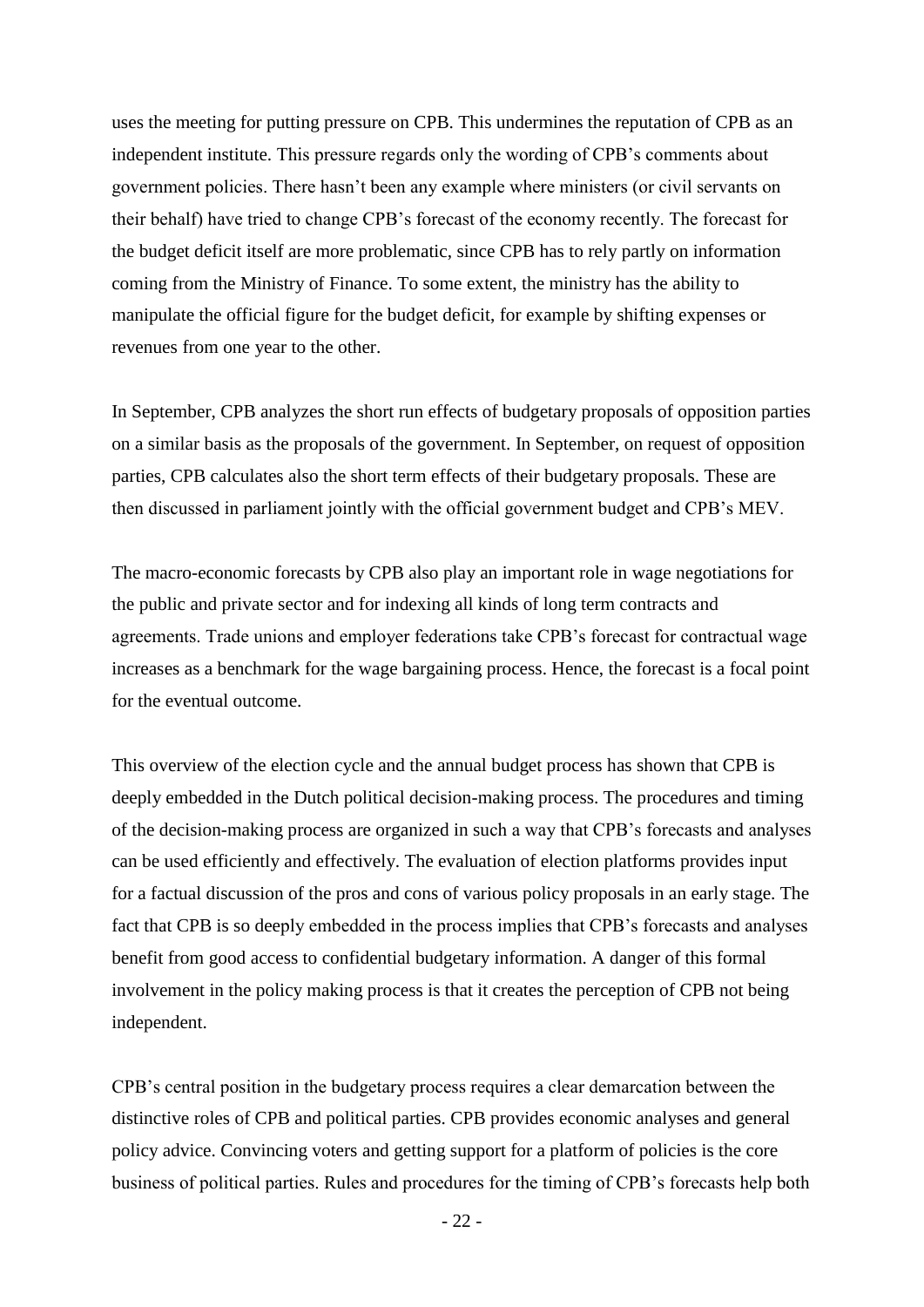sides to respect these roles. For example, CPB organizes a press presentation on its March forecast in CEP, but does not on the publication of the September forecast in MEV, since that publication coincides with the discussion of the budget in parliament. A press presentation at that point in time would interfere with the political discussion. Any change in these rules of conduct causes turmoil. At first sight, these procedures seem only to limit CPB"s independence. However, they are a precondition for the authority that is attributed to CPB"s judgment by all parties involved, the cabinet, the parliament, and the wider public. The main drawback of these rules is that they are hard to change, and therefore remain in existence even when they have become dysfunctional. For example, the one-month time lag between finalization of the March forecast and the eventual publication is engrained in these traditions, but hinders a proper communication to the wider public.

Welfare economics, using the criterion of Pareto efficiency, provides limited guidance in drawing the demarcation line between positive analysis and politics, as it draws too wide a domain for analysis. Politicians view many topics as normative issues requiring a political judgment that economists routinely consider to be part of the positive domain. Usually, the politicians" point of view is shared by the general public. A fiscal watchdog should be careful not to overstretch, in particular when evaluating election platforms during election time.

The broad scope of CPB"s research clearly yields positive externalities in this respect. By providing quantitative analyses of major policy trade-offs, these trade-offs become generally accepted, enabling CPB to apply these analyses in its evaluation of election platforms. In this way, CPB's research establishes a gradual shift of the demarcation line in favour of positive analysis.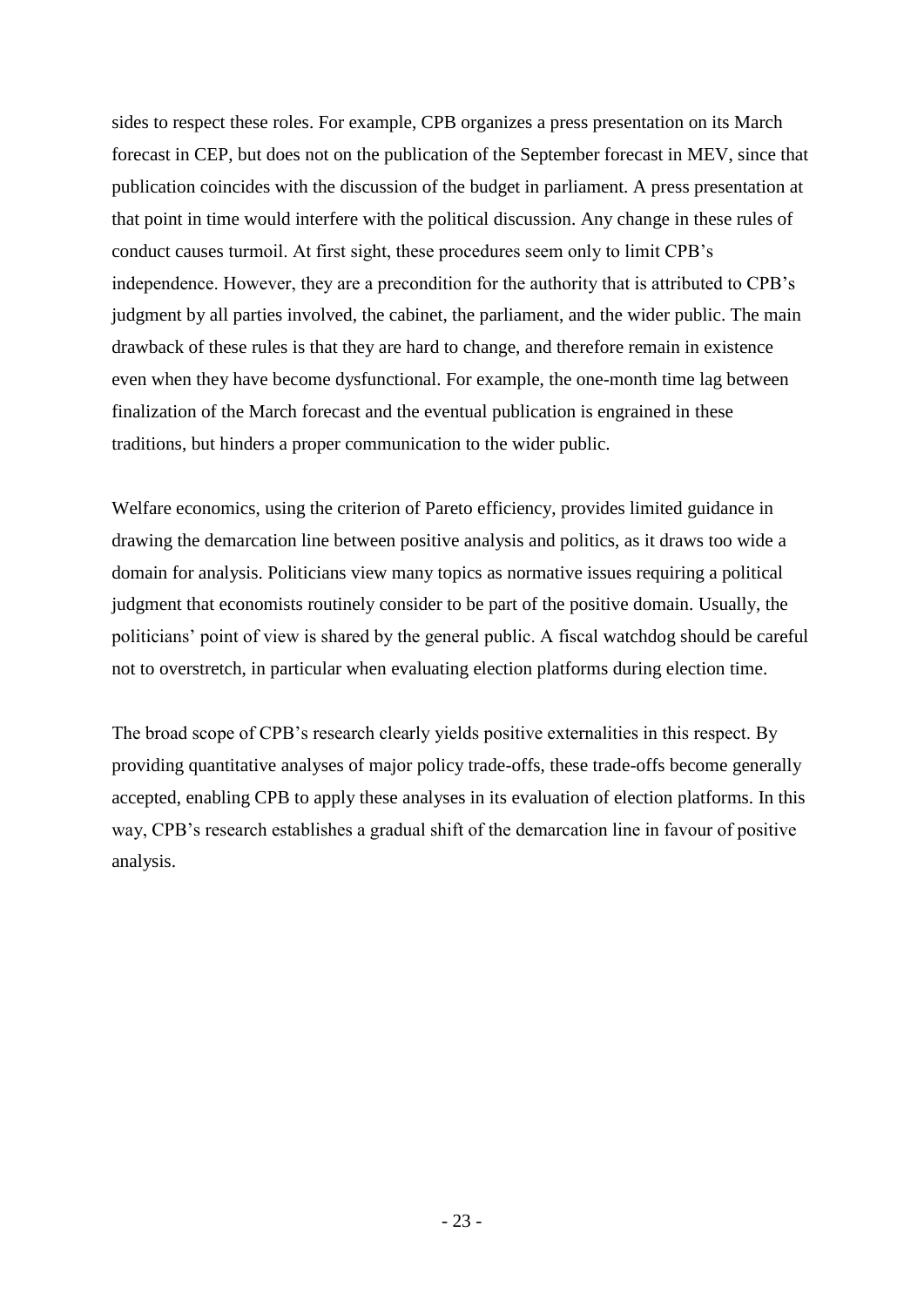### 4. Formal means to ensure independence, quality and relevance

The formal structure of CPB is laid down in the law of 1947. It is a very short and simple law, which only regulates the composition of the Board of Directors and the existence of the Central Planning Committee (CPC). Formally, the CPC is just an advisory body, but CPB tries to the maximum to treat it as a supervisory body as to preserve CPB"s public accountability while precluding intervention from government.

CPB is a branch of the civil service within the Ministry of Economic Affairs, Agriculture and Innovation. Its director is appointed for the period of seven years by the Minister, in consultation with other members of the government. The personnel evaluation of CPB"s director is carried out by the Secretary General of the Ministry. CPB"s degree of formal independence is less than that of Statistics Netherlands (CBS), which is an Independent Government Body (ZBO), or the Dutch Court of Auditors, whose independence is even laid down in the constitution. However, tradition and practice developed in Dutch policy formation for 65 years are more important than formal legislation. This tradition is engrained in procedures and rules of conduct, which all parties involved observe in great detail. This practice allows CPB independence in hiring and other human resource management policies, in the conclusions it draws from its research, in its press releases, and in the timing of publication. In practice, the director of CPB decides on CPB"s research program. This is crucial. For example, the study on generational accounting may have been developed many years later if the consent of cabinet were a precondition. Obviously, CPB asks all ministries involved for suggestions on topics for the research program, but CPB is free to set its own priorities. CPC advices the director on the research program. Though CPB"s independence is engrained in tradition and rules of conduct, there have been frequent attempts of direct interference.

Eighty percent of CPB"s funding comes from a lump-sum subsidy from the government. The other twenty percent are additional funds earmarked for specific projects, mostly for the Dutch government, but also for the European Commission. There is a rule constraining CPB to attract at most twenty percent of its lump-sum as additional funding. A larger share would undermine CPB"s independence.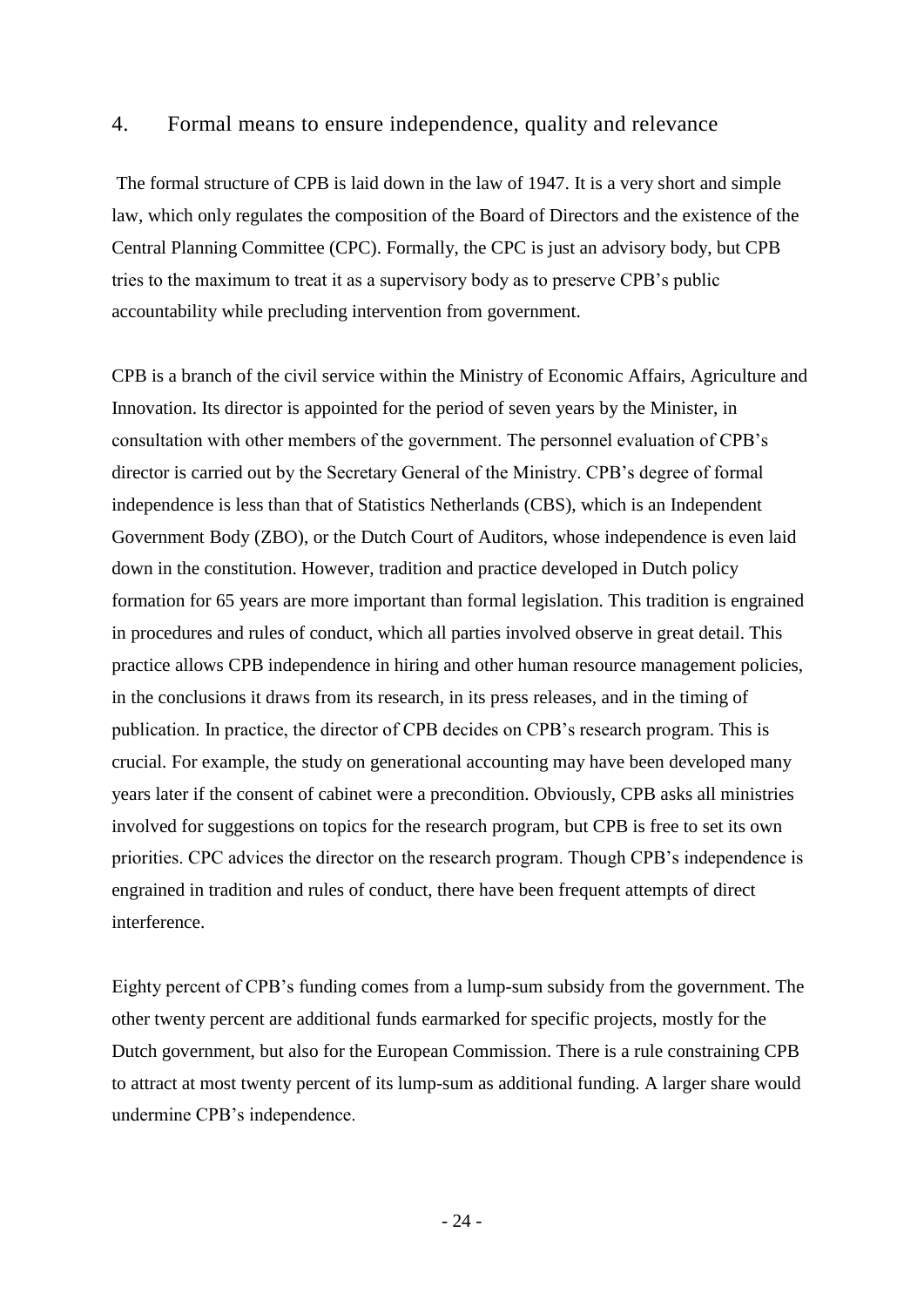CPB"s independence is enhanced by the fact that it also provides analyses on request of opposition parties, trade-unions, employers" organizations, the parliament and the society at large. CPB publications can be downloaded free of charge from its website. An opposition party can ask CPB for a confidential analysis of policy ideas. If a party does not want the conclusions of this analysis to be published, CPB keeps them confidential. However, as soon as anyone refers to this analysis, CPB publishes its report as to avoid that people refer to CPB"s research without other people being able to check the arguments.

CPB"s independence requires CPB not to interfere in the political debate and in the competition between political parties for the support of the voters. Its core business is providing arguments derived from economic theory. CPB tries to articulate these arguments as clearly as possible and to as wide an audience as is willing to learn about them. However, convincing voters that they should support one policy above the other is the prerogative of politicians. CPB aims not to interfere in the competition for votes between political parties.

This rule of conduct implies that CPB has a greater freedom in putting forward arguments in the initial stage of the debate on a certain topic, when political parties have not yet taken a strong stance on the topic. CPB times the publication of its research accordingly. It tries to be ahead of the debate. When a debate on a certain topic is running between political parties or between other interest groups, CPB makes a judgment only on request of the parties involved or when a judgment is expected by the general public. CPB tries to avoid being an arbitrator without a mandate, though in practice CPB is often asked to do so.

The position and prestige of CPB would be seriously weakened when the general public or the opposition parties would no longer trust its unbiased judgment. Hence, transparency is a crucial condition. All assumptions and data that underlie CPB"s analyses are public and verifiable. Pressure put on CPB by Ministers or Ministries evokes counter forces. The parliament and the press are quick in scenting trouble. The permanent Parliamentary Commission for Economic Affairs regularly invites the director of CPB to discuss recent publications of the Bureau. The civil service tries to avoid direct contact of ministers with CPB in case of dispute as to avoid the public image that CPB is suspect to pressure from the government. And the free press is perhaps the best ally to protect independence in an open democratic society.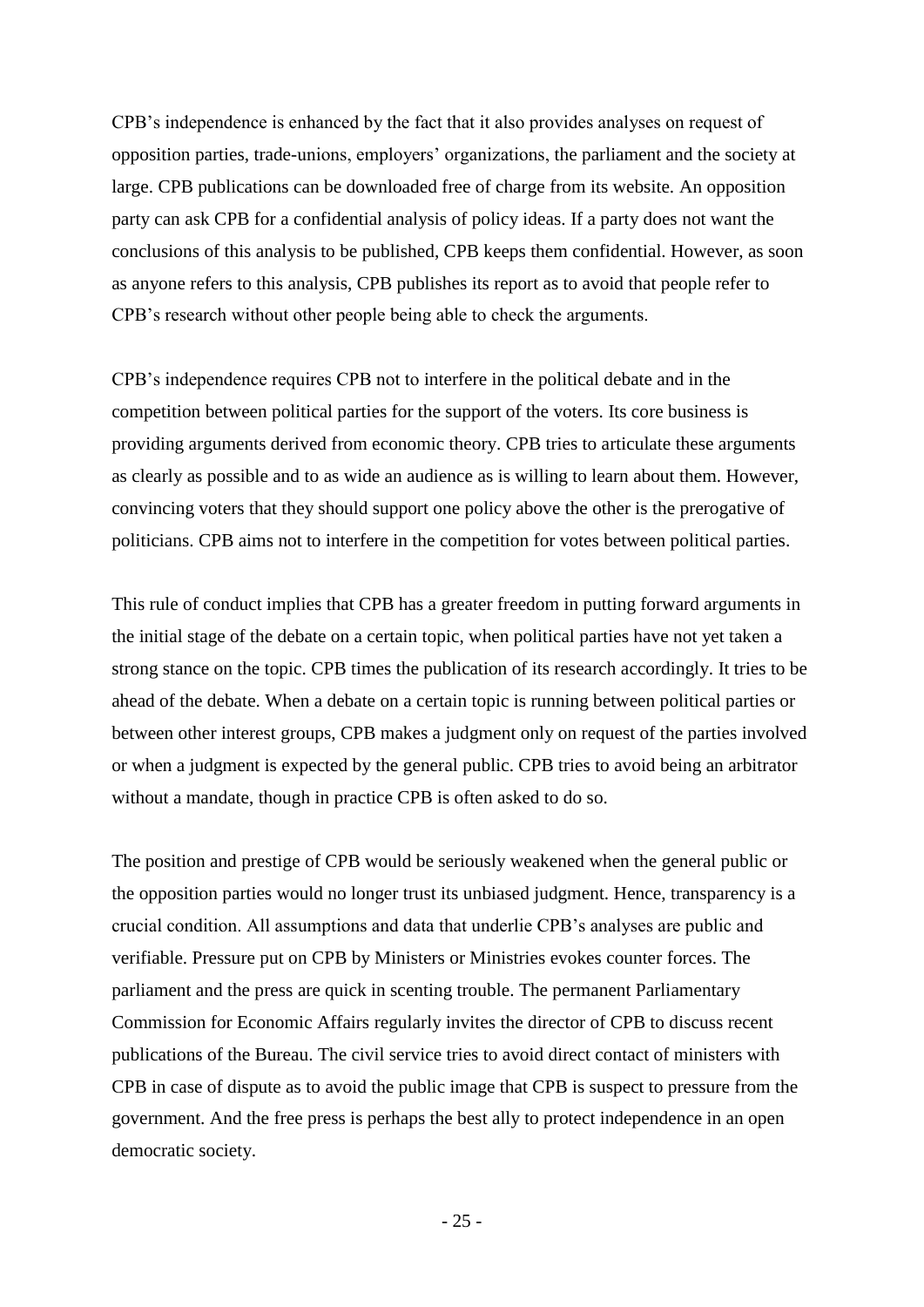The undisputed scientific quality of CPB's research and analyses is a precondition for its reputation. About every five years, both the policy relevance and scientific quality of CPB work are assessed by visitation committee. These committees are appointed by CPC and report to the CPC. All members of the committee for policy relevance are Dutch. The committee for scientific quality is made up of international experts, only one member being Dutch (see e.g. CPB, 2003c, 2010). The most recent scientific committee was chaired by Martin Hellwig.<sup>28</sup> The committee concluded that CPB provided high quality work on the crossroads of academic research and policy making, that its methodology is up-to-date and up-to-standard. Scientific quality could be further enhanced by a more systematic effort at publishing in academic journals and a more systematic use of links to the academic community. The committee states that too many resources are devoted to model-building at the expense of other forms policy-relevant empirical work, including a more thoughtful use of theory to guide descriptive analysis and reduced-form empirical work. The committee also advocates spending fewer resources on the evaluation of election programs. CPB has not followed the latter advice.

<sup>&</sup>lt;sup>28</sup> The 2003-committee was chaired by K. Zimmermann (IZA, Germany). Other members of the 2010 committee were R. Boadway (Queens University, Toronto, Canada), J. Elmeskov (OECD), R. Griffith (IFS, United Kingdom), T. Andersen (University of Arhus, Denmark), and S. van Wijnbergen (University of Amsterdam, Netherlands).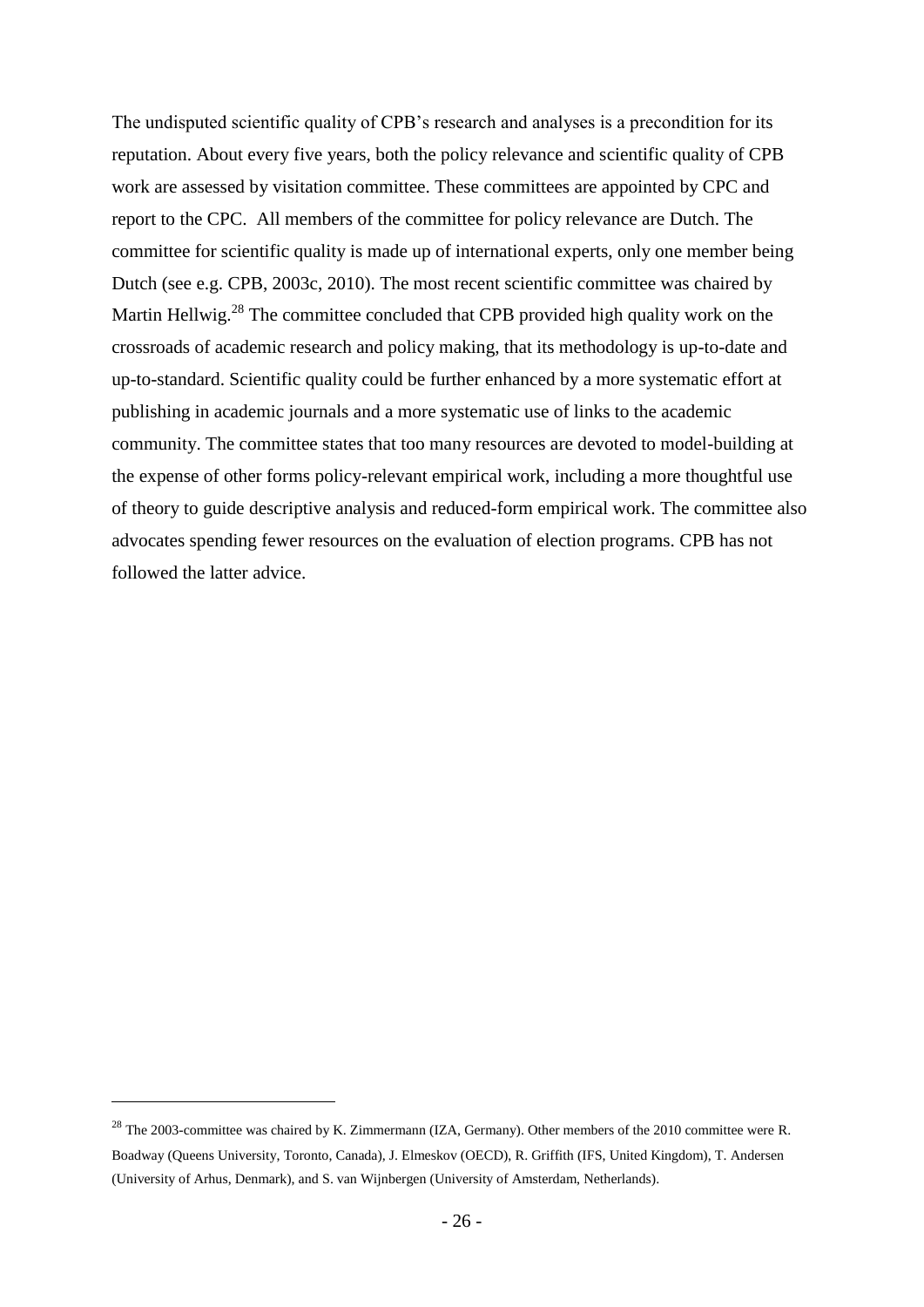### 5. Conclusions

What can economists contribute to day to day policy making? Coats (1989, p. 118) takes a modest point of view. Forget about optimal policies. The most economists can hope to achieve is "damage minimization". This can be accomplished "by modifying, refining, or even blocking the ill-considered policy proposals by laymen - for example, by emphasizing the opportunity costs of a given action or, more broadly, the system-wide implications of a specific policy". When successful, this contributes to a fairer public policy that is less vulnerable to specific lobbies and that is less hampered by unintended consequences. CPB"s 65 years experience as a fiscal watchdog yields some lessons on what factors help in realizing this modest achievement of minimizing the damage that bad policies can do.

Firstly, a reputation of quality and independence is crucial for the success of a watchdog. Building such a reputation takes time. CPB benefited from the reputation of its founder and first director, Jan Tinbergen, both as a scientist and as moral spokesman in Dutch society. Apart from that, CPB is fully transparent about its inputs, its methodology, and the way it establishes its conclusions. Furthermore, CPB undertakes permanent quality control of its research, and let this quality be reviewed by outside monitoring commissions every five years.

Secondly, the effectiveness of CPB depends crucially on a clear demarcation of the distinctive roles of CPB and political parties. However, convincing voters that they should support the one policy above the other is the prerogative of politicians. CPB aims not to interfere in the competition for votes between political parties. It tries to be ahead of the political debate. As soon as political positions are taken, it becomes very difficult for CPB to provide sensible economic arguments. Procedures and rules play also an important role to make the demarcation line between the roles of the expert and the politicians visible, as they clarify for the general public whether a particular debate is about positive analysis or about political preferences. Both are legitimate, but it is wise to clearly distinguish between the two.

Thirdly, welfare economics provides little guidance in drawing the demarcation line between positive analysis and political judgment, since the concept of Pareto efficiency as applied in welfare economics draws the line too much in favour of positive analyses, leaves too little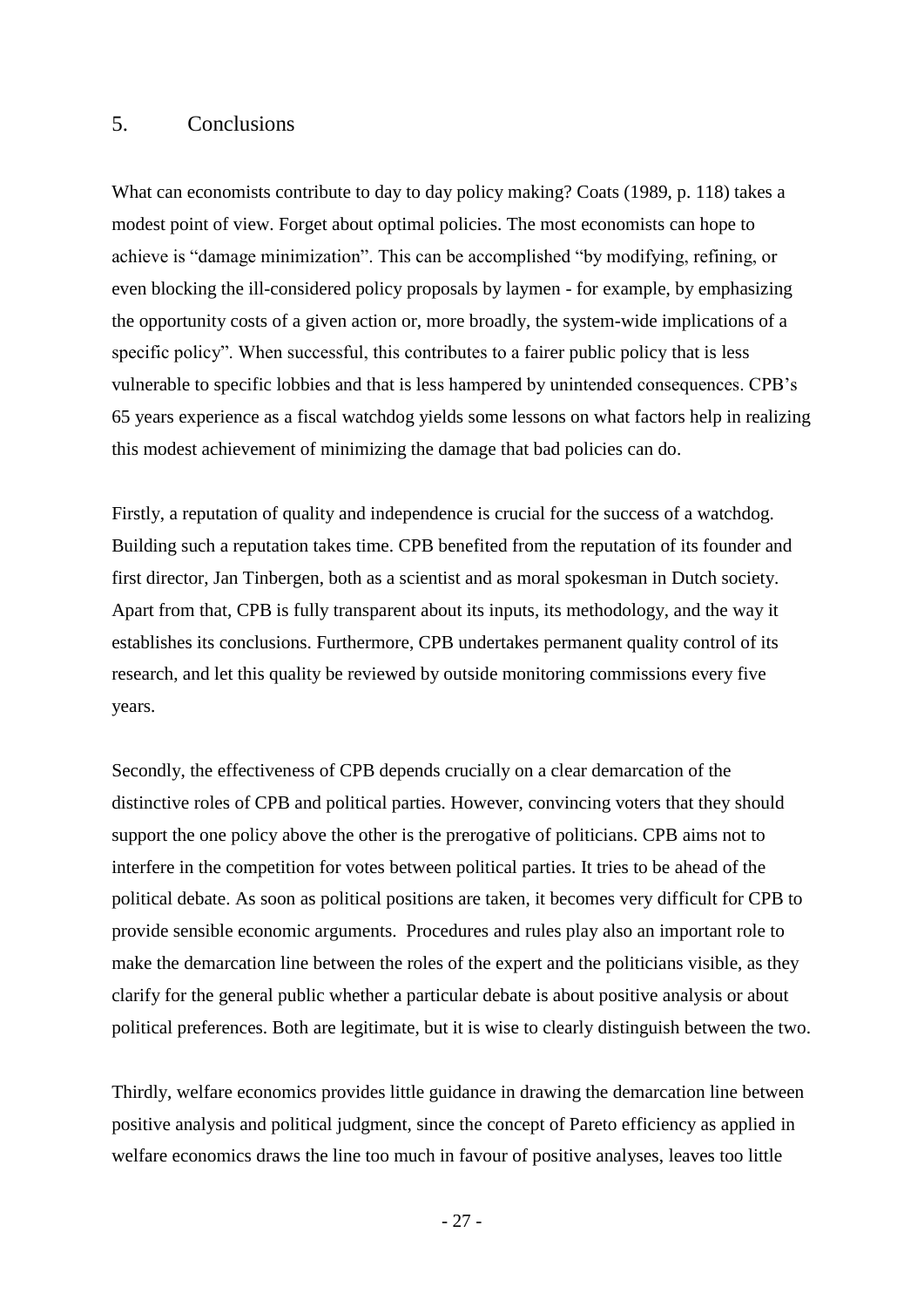scope for political judgement and ignores the imperfections in markets. For this reason, the scope of a fiscal watchdog"s research should not be constrained too much. The broad scope of CPB"s analyses has contributed to shared public understanding of relevant trade-offs and policy options. That enhanced CPB"s reputation in society -e.g. assumptions underlying CPB"s models were vehemently debated- and it helped the political arena to come to the right conclusion.

Fourthly, being only at arm"s length of the government has the advantage of getting inside information and being effective in the daily policy making process, but the disadvantage that the actual or perceived independence is more difficult to maintain. To some extent, the role of CPB in Dutch fiscal policy is unique in the world and reflects typical Dutch circumstances (e.g. a prevalence of coalition governments and the independent position of CPB since World War II). Nevertheless, the Dutch fiscal institutions, procedures and specific rules could be relevant and transferable to other countries. The Dutch model with a mix of an independent expert institute and a high-level advisory group on fiscal policy can be interesting.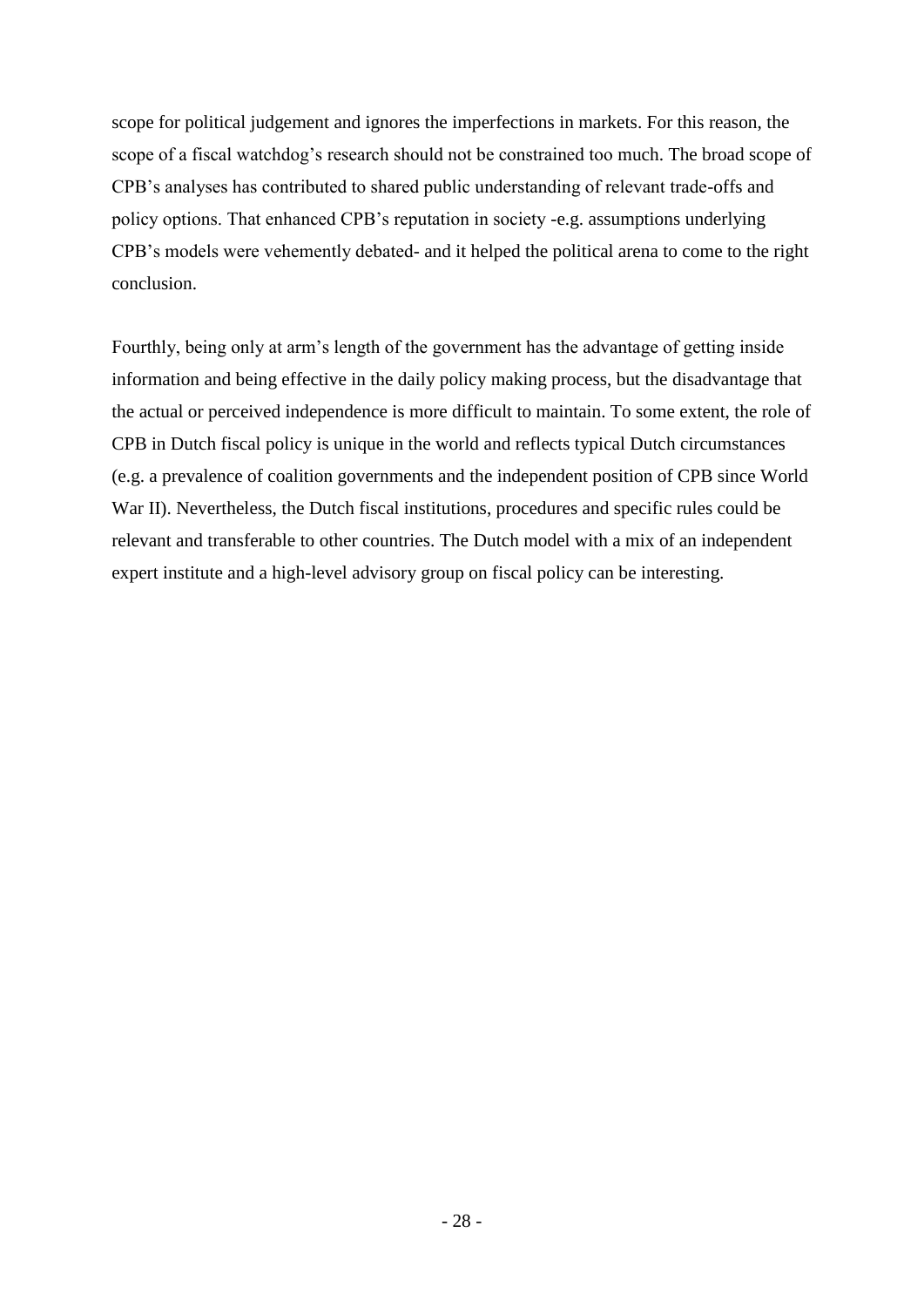# References

Auerbach, A.J., J. Gokhale and L.J. Kotlikoff, 1991, Generational accounts - A meaningful alternative to deficit accounting, *NBER Working Paper* 3589.

Boogaard, A. van den, 1998, *Configuring the economy; the emergence of a modelling practice in the Netherlands, 1920-1955*, Thela Thesis.

Bos, F., 2006, The development of the Dutch national accounts as a tool for analysis and policy, *Statistica Neerlandica*, vol. 60, nr. 2, pp. 225-258.

Bos, F., 2008a, The Dutch fiscal framework; history, current practice and the role of the CPB, *OECD Journal on Budgeting*, pp. 1-48. Also published as CPB Document 150.

Bos, F., 2008b, Uses of national accounts: history, international standardization and applications in the Netherlands, *MPRA Paper 9387*, University Library of Munich, Germany.

Bos, F. and C. Teulings, 2010, CPB and Dutch fiscal policy in view of ageing and the financial crisis, *CPB Document 218*.

Bos, F. and C. Teulings, 2011, Evaluating election platforms: a task for fiscal councils? Scope and rules of the game in view of 25 years of Dutch practice, Paper to be published in the *Proceedings of the Banca d'Italia Fiscal Policy Workshop* 2011, also downloadable as *MPRA Paper 31536*, University Library of Munich, Germany

Butter, F. den, 2009, The Industrial Organisation of Economic Policy Preparation in The Netherlands, ch.9 in: P. Weingart, J. Lentsch, eds., *Between Science and Policy: Quality Control and Scientific Policy Advice*, pp. 227-84, Cambridge University Press, Cambridge.

Coats, A.W., 1989, Economic ideas and economists in government. In: D. Colander and A.W. Coats (eds.*), The spread of economic ideas*, Cambridge University Press, pp. 109-118.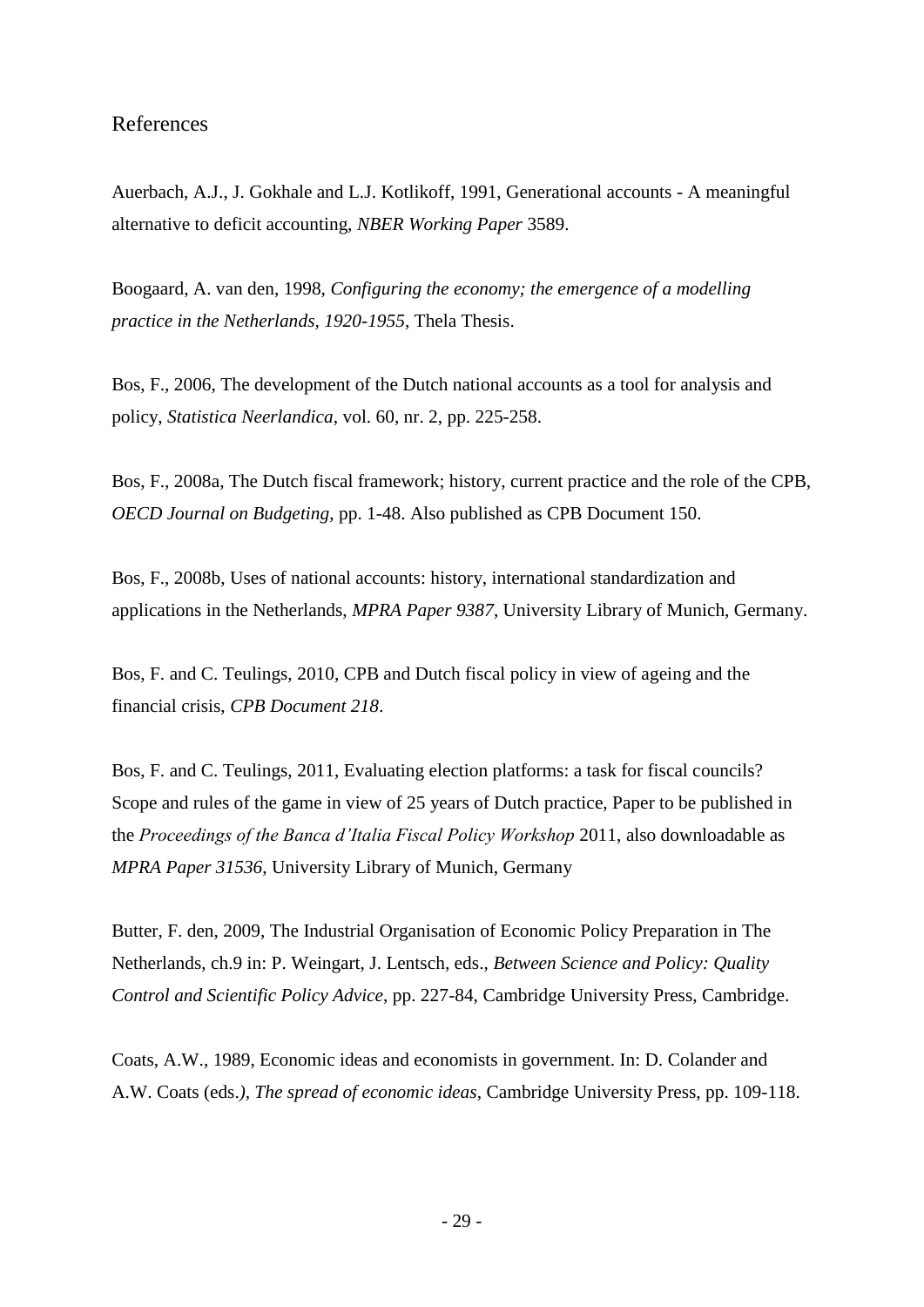CPB, 1992a, *Scanning the future; a long-term scenario study of the world economy 1990- 2015*, CPB Special Publication nr. 1, SDU Publishers, The Hague.

CPB, 1992b, *Nederland in drievoud*, *een scenario studie van de Nederlandse economie 1990- 2015*, CPB Special Publication nr. 2, SDU Publishers, The Hague.

CPB, 1997, *Challenging neighbours; rethinking German and Dutch economic institutions,*  Springer, Berlin and New York.

CPB, 2010, Focusing on quality; report from the CPB Review Committee 2010 (M.F. Hellwig, T.M. Andersen, R.W. Boadway, J. Elmeskov, R. Griffith and S. van Wijnbergen).

Debrun, X., M. Gérard, J. Harris, 2012, Fiscal policies in crisis mode: has the time for fiscal councils come at last?, Paper presented at the 4<sup>th</sup> Annual Meeting of OECD Parliamentary Budget Officials and Independent Fiscal Institutions, 22-24 February 2012, Paris.

Don, F.J.H. and J. Verbruggen, 2006, Models and methods for economic policy; 60 years of evolution at CPB*, Statistica Neerlandica*, vol. 60, nr 2, pp. 145-170. Also published as CPB Discussion Paper 55.

Donders, J.H.M. and J.J. Graafland, 2000, CPB models and employment policy in the Netherlands, Chapter 2, pp. 10-25, in Butter and Morgan (eds.), *Empirical models and policymaking: interactions and institutions*. Also published in *Economic Modelling*, 1998, Vol 15, Issue 3, pp. 341-456.

Gelauff, G.M.M., and J.J. Graafland, 1994, *Modelling welfare state reform,* North-Holland, Amsterdam.

Graafland, J.J., R.A. de Mooij, A. Nibbelink and A. Nieuwenhuis, 2001, *MIMICing Tax Reform,* Elsevier Science, Amsterdam.

Graafland, J.J. and A.P. Ros (eds.), 2003, *Economic Assessment of Election Programmes: Does it Make Sense?,* Kluwer Academic Publishers, Dordrecht/Boston.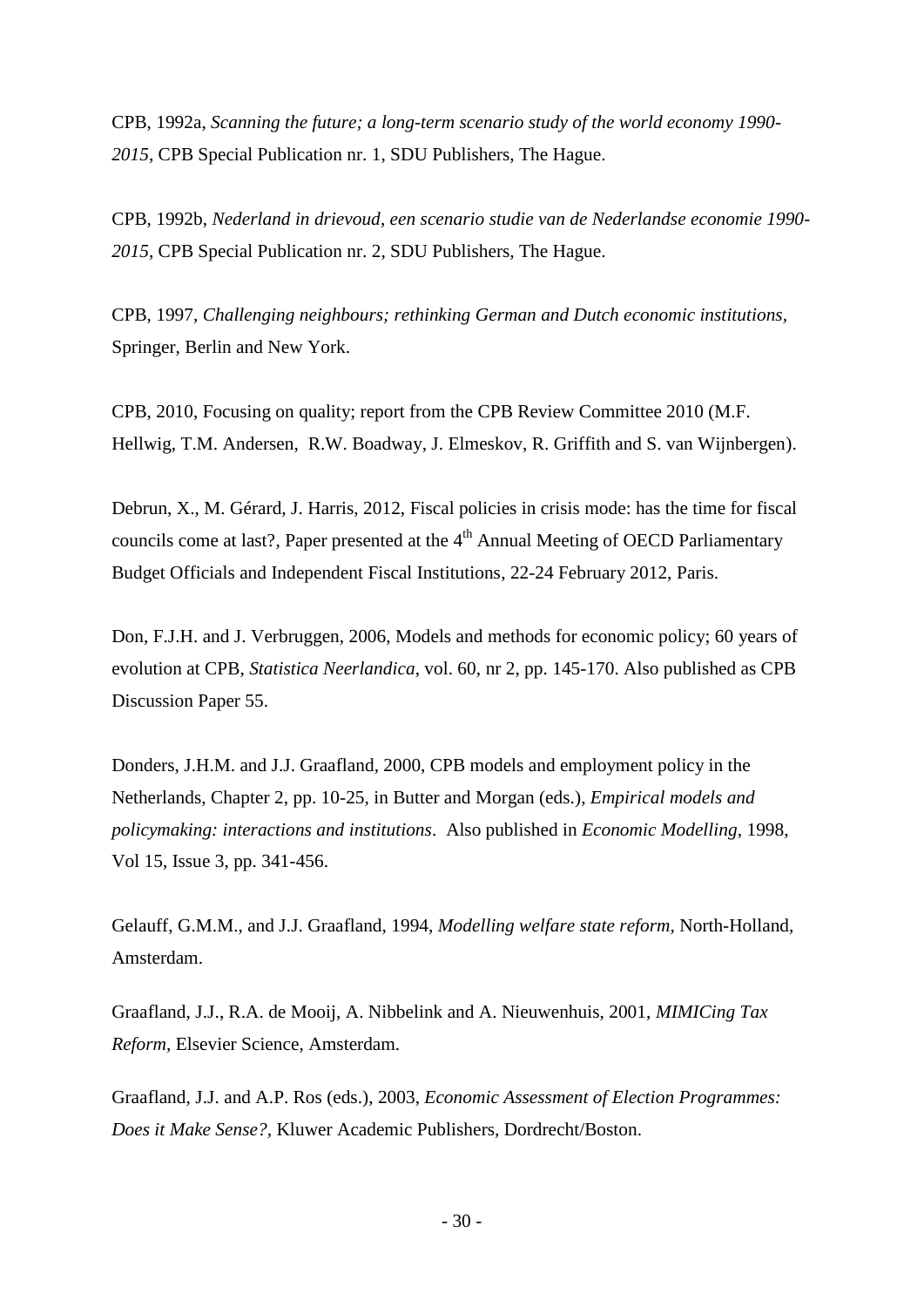Hartog, H. den and H.S. Tjan, 1976, Investments, Wages, Prices and Demand for Labour, *De Economist,* no. 124*,* pp. 32-55*.*

Horst, A. van der, L. Bettendorf, N. Draper, C. van Ewijk, R. de Mooij en H. ter Rele, 2010, *Vergrijzing verdeeld; toekomst van de Nederlandse overheidsfinanciën* [Ageing and distribution; the future of Dutch public finance], CPB Special Publication 86.

IMF, 2006, Kingdom of the Netherlands: report on the observance of standards and codes-Fiscal Transparency Module, and the Aide-Mémoire regarding the fiscal framework, *IMF Country report no. 06/124*.

OECD, 2010, *Economic Outlook*, November, no. 88.

Passenier, J., 1994, *Van planning naar scanning; een halve eeuw Planbureau in Nederland,*  Wolters-Noordhof, Groningen.

Studiegroep Begrotingsruimte (Dutch Official advisory group on fiscal policy), various reports, Ministry of Finance, The Hague.

Stiglitz, J.E., A. Sen and J.P. Fitoussi, 2009, Report by the Commission on the Measurement of Economic Performance and Social Progress.

Tinbergen, J., 1956, *Economic policy, principles and design,* North Holland, Amsterdam.

Zanden, J.L. van, 2010, De spagaat van het CPB, *Me Judice*, year 3, 24 December 2010.